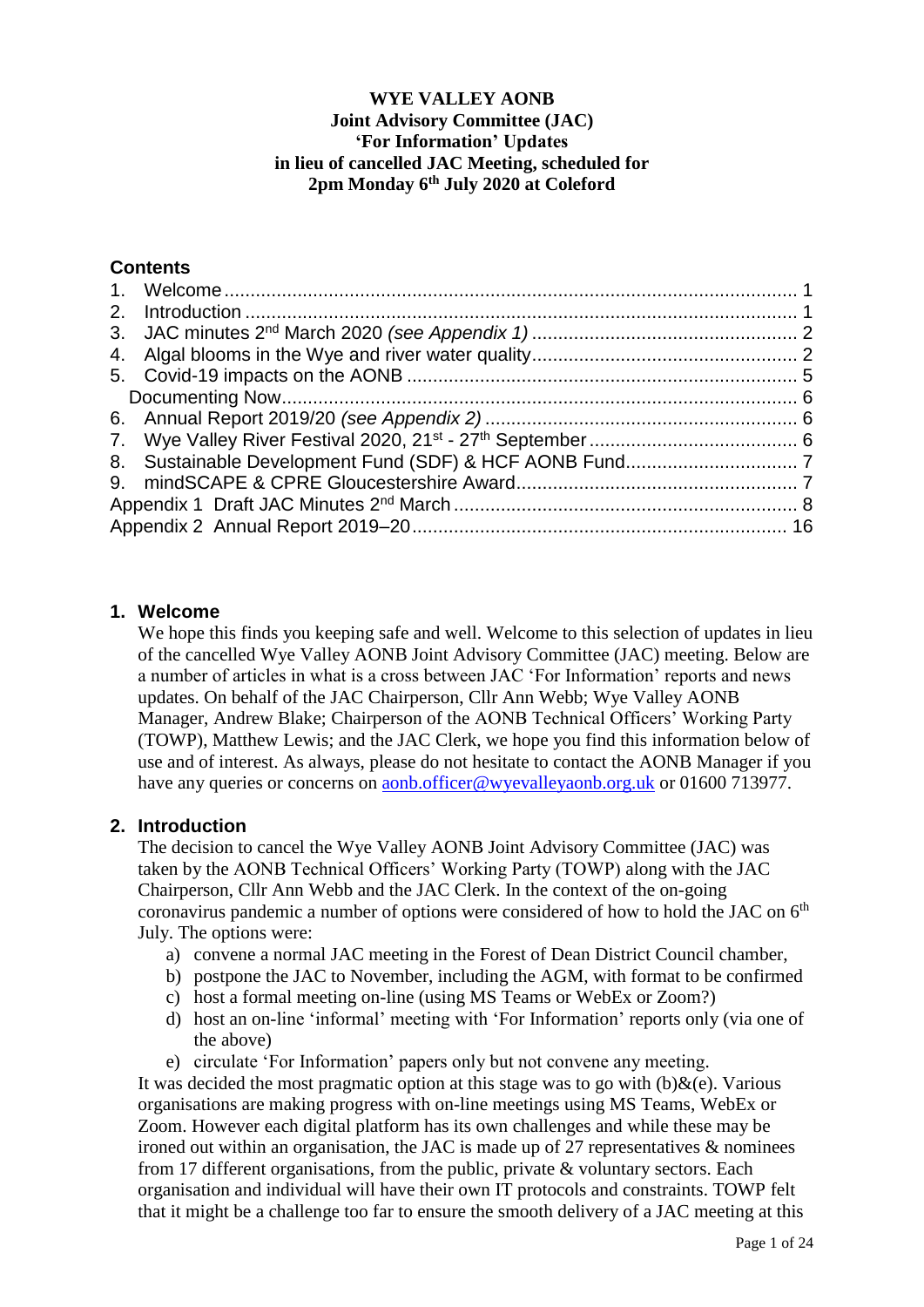stage. It is hoped that by the Autumn, should an on-line JAC meeting be considered appropriate, that the experience and capacity of officers to resolve these compatibility and connectivity issues may be more easily overcome. The next JAC is scheduled for Monday 2<sup>nd</sup> November 2020.

It is also possible that the AONB Partnership Study Tour, scheduled for Friday 25<sup>th</sup> September 2020, will have to be cancelled. But the revised Wye Valley River Festival (see item 7 below) will now be taking place on and around that date, so there may be other opportunities.

### <span id="page-1-0"></span>**3. JAC minutes 2<sup>nd</sup> March 2020** *(see Appendix 1)*

The draft minutes of the March JAC are appended for information. These will be signed off at the next full JAC meeting.

Please see the next item below for clarification around one of the outstanding issues that the JAC had been anticipating an update on – Water Quality issues in the Wye.

#### <span id="page-1-1"></span>**4. Algal blooms in the Wye and river water quality**

There has been much local and national media coverage over the last few weeks about the extent and cause of algal blooms in the River Wye. In July 2019 the JAC had noted that the River Wye had turned brown for a period and we resolved to get someone from the Environment Agency (EA) to give a presentation on the issue. Unfortunately, the arranged speaker had to pull out for personal reasons just before the November JAC. Rearrangements for the March JAC were scuppered by the record breaking flooding in February diverting EA staff to emergency response work.

The unseasonally prolonged dry weather in April & May led to the emergence of an extensive green algal bloom in the River Wye. The Wye & Usk Foundation (WUF) produced a statement in early June 2020 which noted:

"There is considerable and understandable dismay that the normally clear waters of the Wye have once again turned a putrid green due to another severe algal bloom. The Usk has also suffered a bloom, albeit less severe, as have other rivers across Wales.

Those with long associations with the Wye will know that the river has always suffered mild algal blooms. However, their severity has increased significantly in the past three or four years.

They are also starting earlier in the year and lasting longer. While they used to be one-off events with the algae dying off or being flushed out with a rise in water levels, we are now experiencing multiple blooms throughout spring and summer. The river has a sickly appearance with its water resembling pea and at other times, French onion soup….

Algal blooms are caused by a combination of factors, including levels of light and flow. However, a large increase in the amount of phosphate, which acts as a fertilizer, entering the Wye's headwaters is thought to be the principal reason for the recent increase in the blooms' severity.

According to the latest modelling, the proportion of the phosphate in the lower Wye coming from agriculture has doubled in the past six years. The river is now failing its permitted levels of phosphate under the EU Habitats Directive….

The upper river in Wales is now a significant source following a large expansion of the poultry industry over the last decade….

Before 2010, the Wye's algal bloom used to start becoming noticeable around the confluence with the Lugg (although the first signs were usually a few miles further upstream at Bredwardine). This year's bloom was noticeable at Llanbister on the Ithon, around 90 miles upstream of the Wye/Lugg confluence….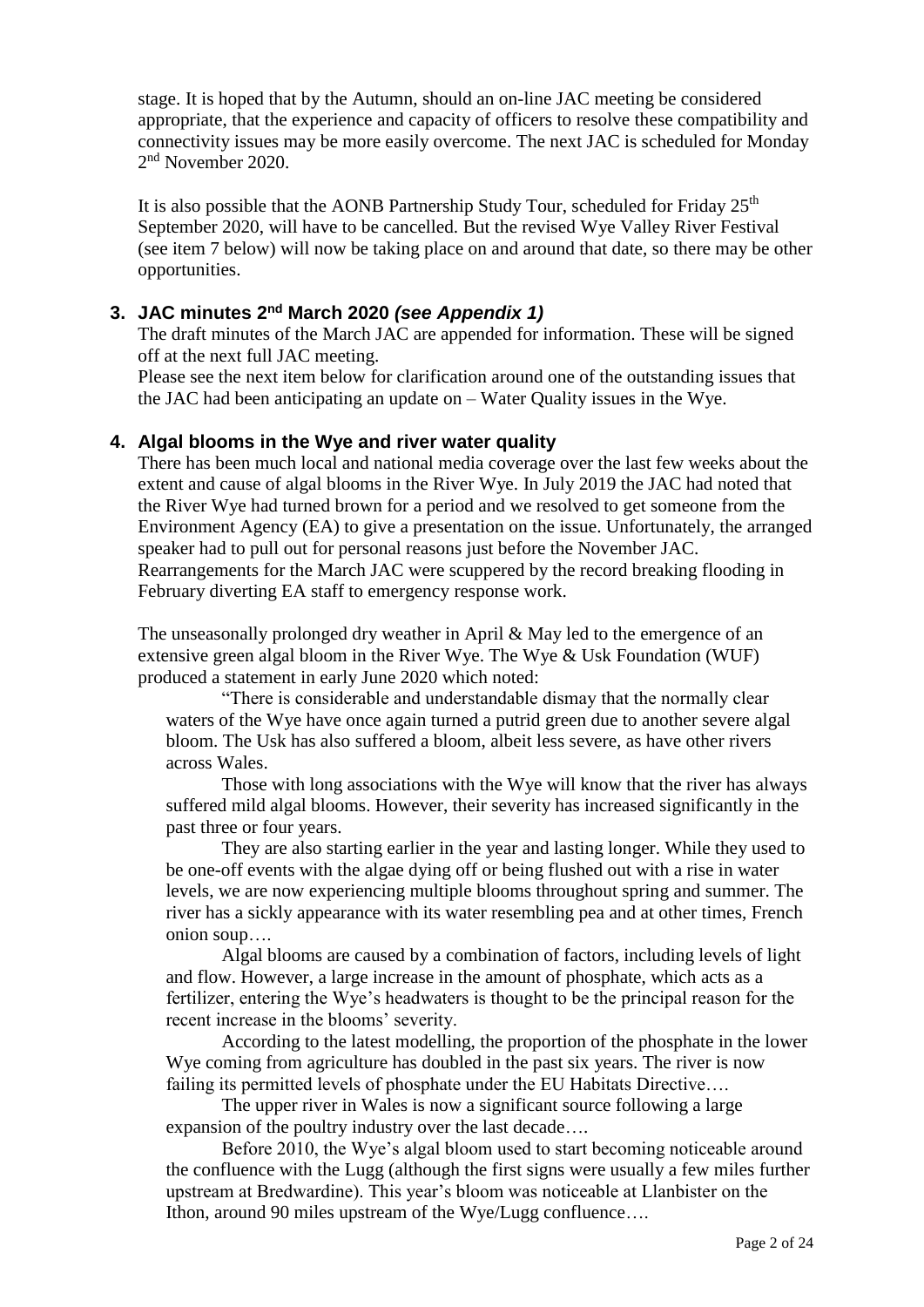Three of the four factors generating algal blooms are to do with climate.…The Foundation has been working with Herefordshire farmers with some success to reduce the amount of sediment and accompanying phosphate washing into the rivers there…."

For the full article see [https://www.wyeuskfoundation.org/news/nations-favourite-river](https://www.wyeuskfoundation.org/news/nations-favourite-river-facing-ecological-disaster)[facing-ecological-disaster](https://www.wyeuskfoundation.org/news/nations-favourite-river-facing-ecological-disaster)

Unfortunately the national media picked up on the impact of the "expansion of the poultry industry" without addressing the wider or more nuanced impacts and issues.

The Wye Nutrient Management Plan, published by the Environment Agency & Natural England in 2014, stated "In the context of this study, it is thought that point source discharges, such as industrial and wastewater treatment works (WwTW) discharges are responsible for a large portion of the phosphate loading to the rivers. The main diffuse source of phosphate is thought to be from agricultural sources via land run off." (page 27) [https://assets.publishing.service.gov.uk/government/uploads/system/uploads/attachment\\_data/](https://assets.publishing.service.gov.uk/government/uploads/system/uploads/attachment_data/file/361793/River_Wye_NMP_final_report_v3_14052014.pdf) [file/361793/River\\_Wye\\_NMP\\_final\\_report\\_v3\\_14052014.pdf](https://assets.publishing.service.gov.uk/government/uploads/system/uploads/attachment_data/file/361793/River_Wye_NMP_final_report_v3_14052014.pdf)

There is a useful graph, presented below, from Wye Nutrient Management Plan (page 47: Figure 7-4 & page 50 Figure 7-6) which shows the River Wye and the total phosphate concentration (y-axis) along the length of the river (x-axis) by distance from its confluence with the River Irfon until its discharge into the Severn Estuary. The relative contributions of phosphate from individual sources is represented by the different colours, with the largest contributor being from sewage works (black) followed by agricultural livestock (yellow). The height of each coloured section indicates the concentration of phosphate arising from that source. The 'step change' in the middle of the graph, at about 85km, is Hereford city (Eign and Rotherwas sewage treatment works) more than doubling of the phosphates from the sewage. The next 'step change' is at about 92km with the confluence of the River Lugg



joining the Wye, significantly increasing the phosphates from agricultural livestock. This marks the northern extent of the Wye Valley AONB on the Wye. The final 'step change' at the right hand end of the graph (160km) of input from agricultural livestock is probably from the Angidy catchment.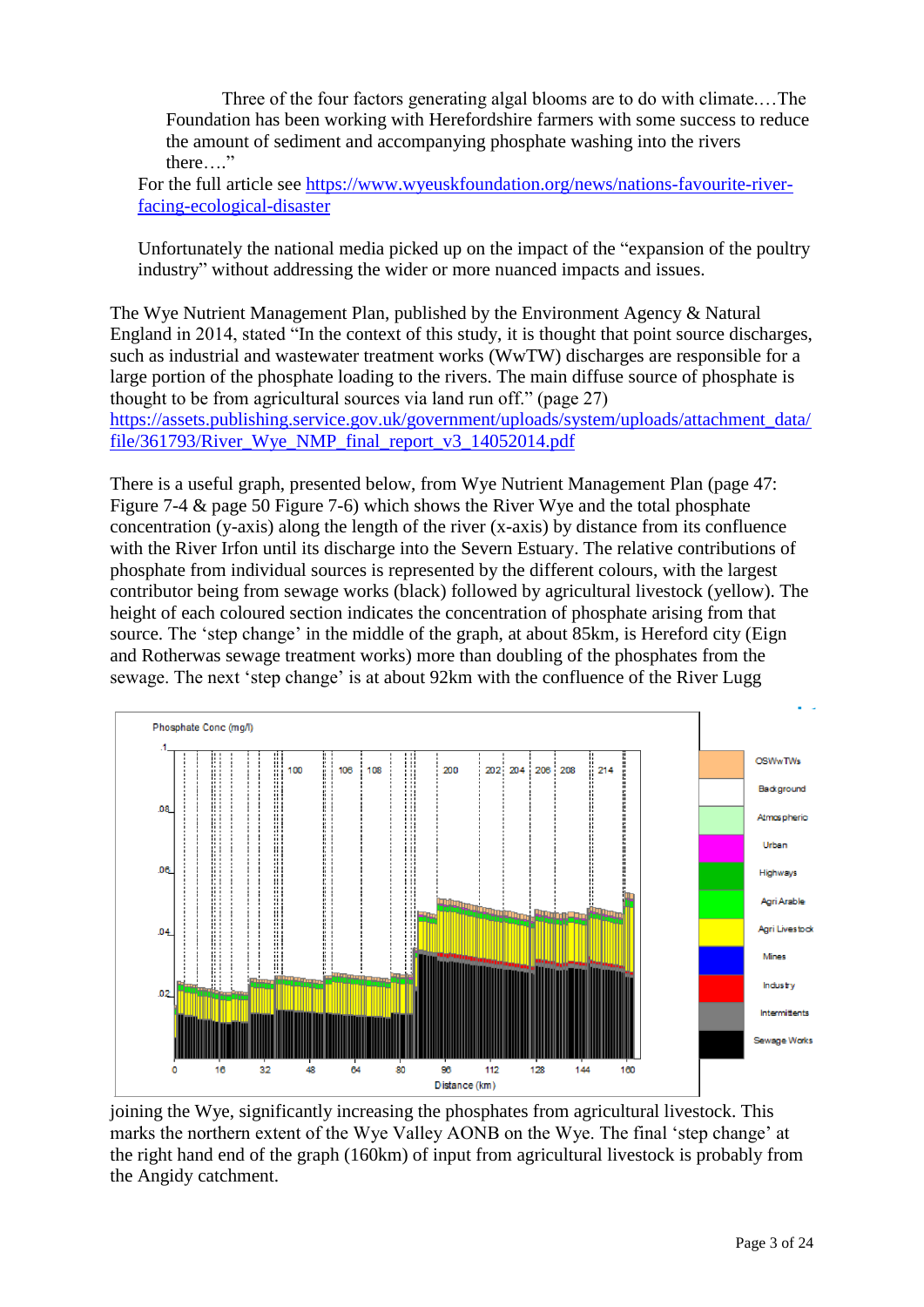The report states (page 49) "The source apportionment for the River Wye (Figure 7-6) suggests the inputs from sewage treatment works typically represent the most significant source of phosphate ( $>60\%$ ) although inputs from livestock are also significant ( $>20\%$ )."

The report also notes (page 24) that "the phosphate levels overall are also gradually falling within both the upper River Wye sub-catchment and the Lugg sub-catchment…, it could in part be due to a combination of improvements in water company treatment processes as well as improvements in land management practices, for example relating to agriculture and action over the years with NVZs, catchment sensitive farming, and AONB advisory projects."

Since 2014 the Wye Catchment Partnership, led by the Wye & Usk Foundation (WUF) and Natural Resources Wales, has been co-ordinating targeted and collaborative work to address and further reduce the phosphate loading in the Wye  $\&$  Lugg (see [http://wyecatchment.org/\)](http://wyecatchment.org/). As part of this work Dwr Cymru Welsh Water has made improvements to Waste water treatment works on the Wye at Rhayader, Builth Wells, Llandrindod Wells and Hereford as well as Presteigne & Leominster on the Lugg. Meanwhile Catchment Advisors have been giving advice to farmers  $\&$  landowners throughout the area. There are also initiatives with the supermarkets and suppliers to improve agricultural production and processes.

In recent years the Wye has mostly stayed within the permitted levels of phosphate under the EU Habitats Directive. However the Lugg has been heavily and continuously over the permitted phosphate levels. Consequently Herefordshire Council has been advised that in the Lugg sub-catchment there is limited scope for the approval of planning applications that might give rise to additional damaging effects on the River Wye SAC, such as increased phosphate loading from sewage. This is potentially holding up the development of hundreds of dwellings and the viability of the Council's Core Strategy. The Council released a Position Statement on 'Development in the River Lugg Catchment' in March 2020 [https://www.herefordshire.gov.uk/download/downloads/id/19059/current\\_development\\_in\\_th](https://www.herefordshire.gov.uk/download/downloads/id/19059/current_development_in_the_river_lugg_catchment_area_position_statement.pdf) [e\\_river\\_lugg\\_catchment\\_area\\_position\\_statement.pdf](https://www.herefordshire.gov.uk/download/downloads/id/19059/current_development_in_the_river_lugg_catchment_area_position_statement.pdf)

The crux of the problem comes because of the following. The concentration of pollutants, including phosphates, in the Wye and Lugg is exacerbated by any reduction in the volume of water. So any prolonged dry periods will produce low flows in the river with potentially higher levels of pollutants – reducing water quantity leading to reduced water quality. Similarly prolonged periods of hot and sunny weather will increase the temperature of the water in the river, and less water will heat up more quickly. Algae thrive in the warmer water fed by the sunlight and the phosphates, which act as a fertilizer. A recognised impact of Climate Change in England and Wales is more prolonged summer heatwaves. Without reducing either the sunlight or the phosphates, there will be more algae blooms on the Wye. This is an example of the 'perfect storm' of the implications of both the Climate and an Ecological Emergency. The natural beauty of the area will suffer as a consequence.

The Wye Valley AONB covers the lower reaches of the Wye, downstream from the confluence with the Lugg. So most of the ingredients and contributing conditions for the algal blooms originate upstream of the AONB. Unfortunately we just receive the mess downstream.

Wye Valley AONB staff have been active members of the Wye Catchment Partnership and there are several AONB projects that attempt to address some of those contributing factors, such as reducing soil erosion and agricultural run-off into the river:

 The Natural Flood Management (NFM) & Green Infrastructure (GI) project in the Monmouthshire part of the AONB, focused predominantly on the Angidy catchment has had a dedicated Project Officer, supported by the WUF Catchment Advisors,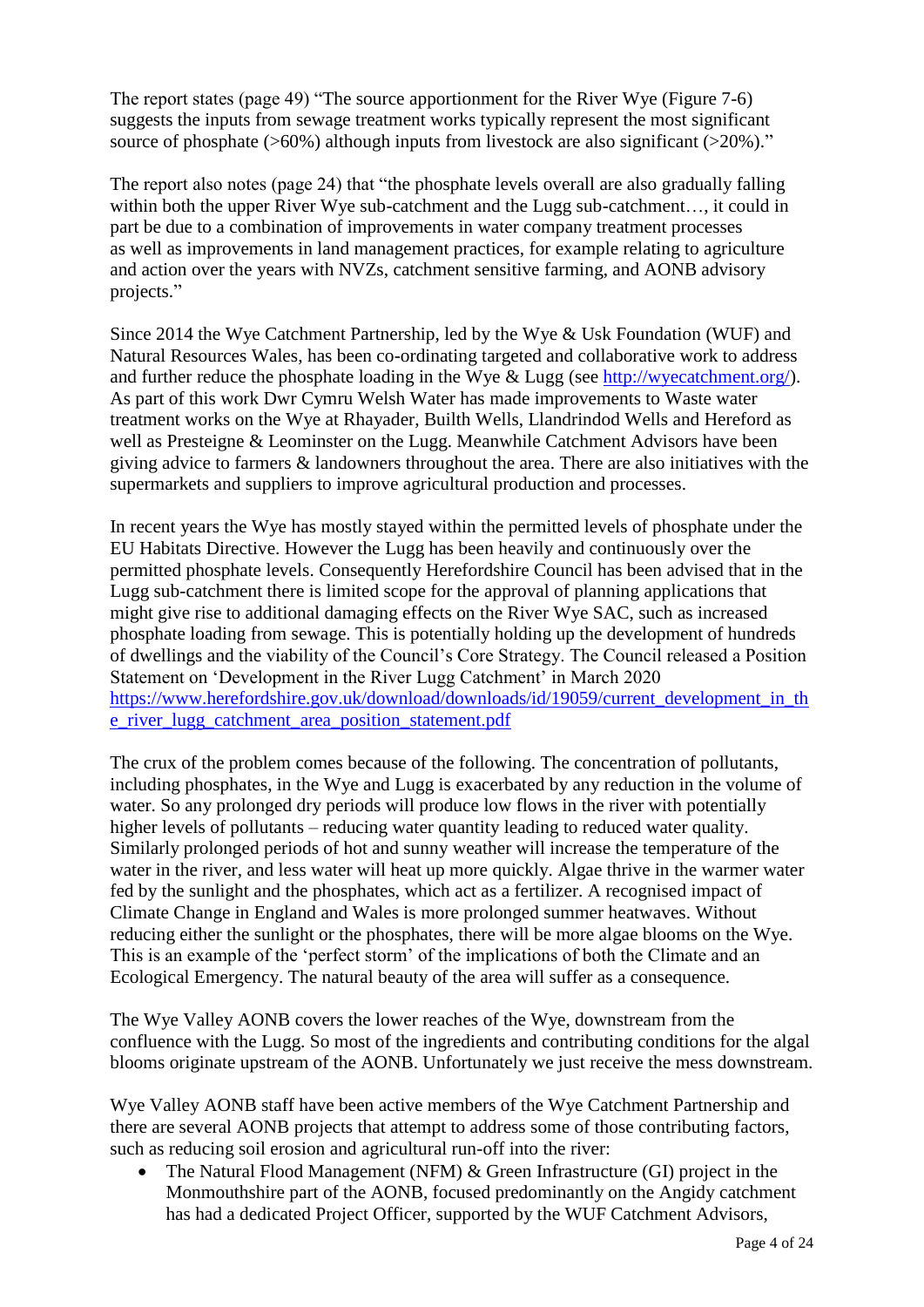working with 11 farmers and giving advice and grants for land management NFM  $&$ GI improvements. The AONB Partnership Annual Study Tour visited some of the project's work last September. We are currently negotiating with the Environment Agency about the possibility of a similar project on the Gloucestershire side of the AONB.

 Two WUF Catchment Advisors are seconded to the Wye Valley AONB Unit as part of the Restoring Our Amazing River (ROAR) project with WUF, Herefordshire Wildlife Trust and the Herefordshire Rural Hub, covering Herefordshire. They are focusing very much on advising farmers and preparing Farm Plans to help secure other grants to improve land management practices. Unfortunately both Advisors were furloughed but they are starting to get back to work.

We will continue to collaborate with those involved with the river and those that can influence the conservation and enhancement of the natural beauty of the area, for the benefit of the people and the wildlife of the Wye Valley.

# <span id="page-4-0"></span>**5. Covid-19 impacts on the AONB**

The AONB Unit Work Plan was reviewed and updated in the light of the pandemic restrictions. All AONB staff were able to continue with a range of tasks identified to be safe and compliant with government guidance. Like everyone else, AONB staff have predominantly been working from home during lock-down. Apart from the seconded Catchment Advisors, no staff were furloughed and no staff were requisitioned or redeployed by the constituent local authorities.

A range of projects and initiatives have been postponed or cancelled due to Covid-19, including:

- AONB Farming Awards (cancelled for 2020)
- AONB Volunteers & AONB Youth Rangers conservation activities (postponed until further notice)
- Attendance at Shows and events (postponed until further notice)
- AONB Partnership events & annual Study Tour (postponed until further notice)
- Gilpin2020 events (postponed until 2021)
- Wye Valley River Festival (provisionally postponed until late September 2020 see item 7 below)

However, many projects have continued to operate, including mindSCAPE which has successfully moved on-line (see item 9 below).

In terms of impacts on the landscape, these appear to have been much the same as the rest of the countryside. Many residents, where and when they could, were able to enjoy the peace and tranquillity of the outstanding landscape. As lockdown eased and weather continued to hold fair, lots of people headed for the nearest water to paddle and have a picnic or barbeque. This often entailed people trespassing off riverside footpaths into pasture or to gain access to the river, and then leaving litter. The excess littering and haphazard regard for private property seemed to be national phenomena.

The AONB phone-lines have been receiving calls from people asking if our "Park" was "open" and where they could bring their family for a picnic. With the AONB straddling the England Wales border, and with different lock-down measures and timetables in each country, the answer has invariable been more complicated that the enquirer might have hoped. But it is interesting that obvious 'newcomers' to the area have been searching out the Wye Valley… or stumbling across the green blob on GoogleMaps.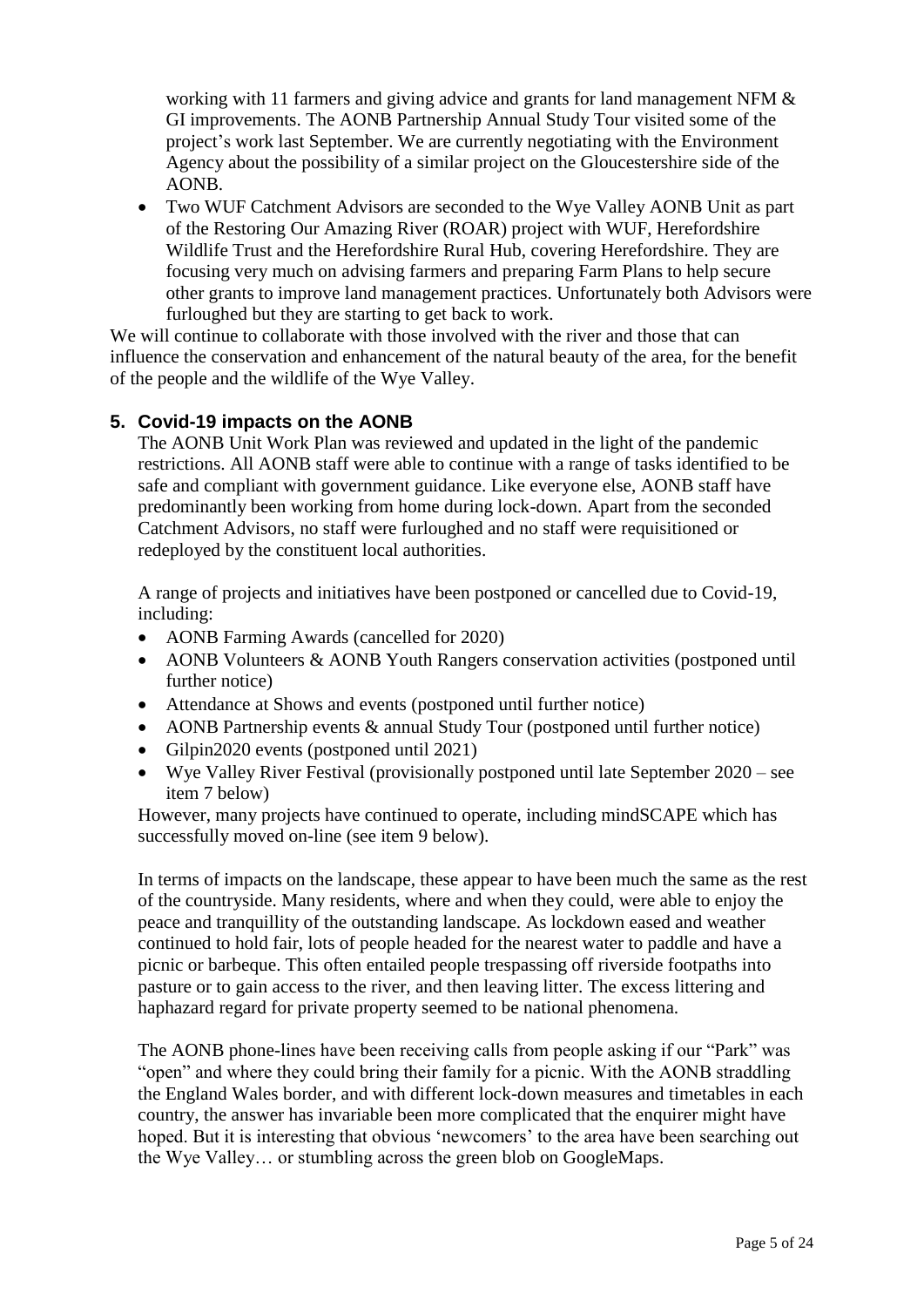Meanwhile the AONB is involved in a Birmingham University Business School research programme around supporting regenerative economies in AONBs and how AONB Management Plans can support the rebuilding of the rural economy. The research will focus on two main industry sectors in AONBs: rural tourism (ie. re-sustainability, farmstays and ecological approaches towards tourism visits) and agriculture (ie. sourcing of local food, food-tourism, shorter supply chains, food-to-fork). This work will complement a wider study between Birmingham University and Liverpool John Moores University to learn about the impact of the Covid-19 pandemic on businesses, which is aimed at informing policy and practice going forward.

### **Documenting Now**

<span id="page-5-0"></span>As lock-down consolidated, and the unprecedented use of unprecedented became the norm, an opportunity arose to commission Monmouth-based photographer and film maker Emma Drabble to document the impact of Covid-19 on rural lives and local businesses. 'Documenting Now' captures people's feelings, fears and hopes as they live through the pandemic in the AONB. We are very grateful to all the participants who have allowed Emma to their lives and shared their stories. You can see most of the audio portraits on the AONB website [https://www.wyevalleyaonb.org.uk/caring-for-wye-valley-aonb/our](https://www.wyevalleyaonb.org.uk/caring-for-wye-valley-aonb/our-work/our-projects/documenting-now-life-in-the-aonb-during-the-pandemic/)[work/our-projects/documenting-now-life-in-the-aonb-during-the-pandemic/](https://www.wyevalleyaonb.org.uk/caring-for-wye-valley-aonb/our-work/our-projects/documenting-now-life-in-the-aonb-during-the-pandemic/) and the full range is available on the AONB Facebook page <https://www.facebook.com/wyevalley.aonb/> and on Wye Valley AONB YouTube channel

[https://www.youtube.com/channel/UCnSKF3l8yvje2Cb1gyY1trQ.](https://www.youtube.com/channel/UCnSKF3l8yvje2Cb1gyY1trQ) We know how lucky we are to live and work in an area of outstanding natural beauty, with nature all around and green space on our doorstep. These show just how much this is valued and how it has helped boost people's mental and physical well-being during lockdown.

### <span id="page-5-1"></span>**6. Annual Report 2019/20** *(see Appendix 2)*

The Annual Work Programme Report for the AONB Unit for 2019/20 is in Appendix 2. It lists the achievements of the AONB Unit and has been presented to DEFRA and Natural Resources Wales (NRW) as part of the annual grant claims to the two national government funding partners. The financial summary is at the end of the tabulated achievements. The overall turnover of the AONB Unit was £502,773. The leverage of the AONB Partnership in 2019/20 means that for every £1 of local authority contribution, the AONB Unit has brought in over £10.

## <span id="page-5-2"></span>**7. Wye Valley River Festival 2020, 21 st - 27th September**

Plans for the postponed Festival are coming together. The unique creative partnership between the Wye Valley AONB Unit and the Festival Team, the Artistic Directors; Desperate Men and Festival Director; Phillippa Haynes and Production Manager; Claire Teasdale, have been developing a revised programme. The team are working to deliver the Festival in a format that is true to its ethos, while ensuring the safety of the audience and compliance with all government guidance. The Wye Valley River Festival will inspire audiences to engage positively with the landscape. The artistic programme will promote change, creating a compelling call to action for citizens to conserve and enhance the Wye Valley landscape for future generations. To that end the Wye Valley River Festival will deliver thought provoking, site specific, and high quality inspiring art in the outdoors, growing empathy, emotional engagement and better understanding of the landscape of the Wye Valley AONB. Through celebratory and insightful Festival experiences the Festival will foster a strong connection between the Festival audience and the Wye Valley landscape. How we do this will be revealed in due course.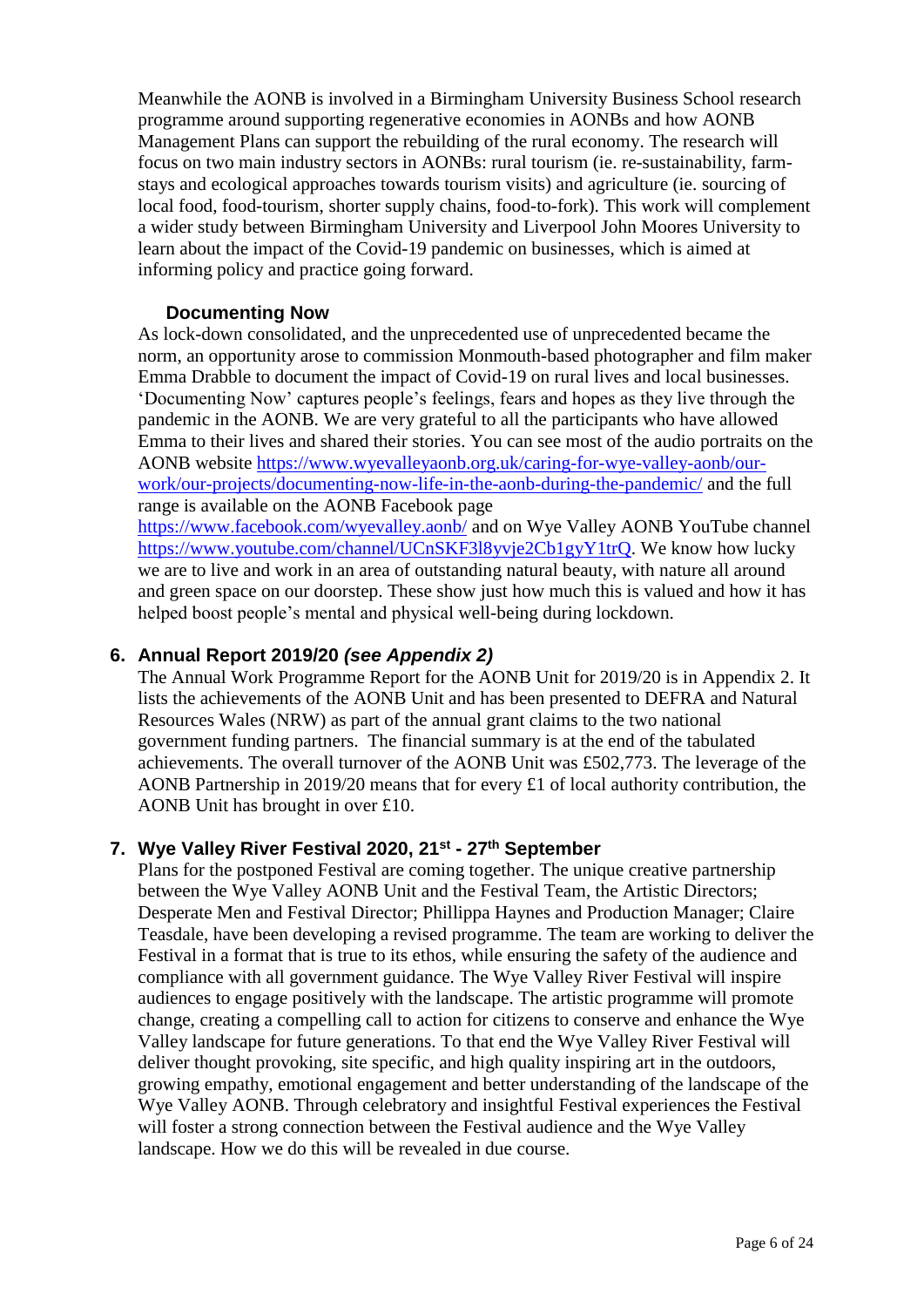# <span id="page-6-0"></span>**8. Sustainable Development Fund (SDF) & HCF AONB Fund**

Don't forget these funding streams are available for community projects. For more details see [https://www.wyevalleyaonb.org.uk/caring-for-wye-valley-aonb/grants/.](https://www.wyevalleyaonb.org.uk/caring-for-wye-valley-aonb/grants/) If you have or know of any project ideas, please contact Sarah Sawyer, AONB Community Links Officer, on [community@wyevalleyaonb.org.uk.](mailto:community@wyevalleyaonb.org.uk)

### <span id="page-6-1"></span>**9. mindSCAPE & CPRE Gloucestershire Award**

Led by ArtSpace Cinderford, the mindSCAPE project continues to provide people with dementia and their carers creative opportunities to reconnect to the landscape through art inspired by the natural environment. The project has successfully continued during lockdown and has moved on-line. ArtSpace ring all of the participants weekly for a catch up and there is a flourishing Facebook group. There are three groups who are all conversing with each other on-line which is brilliant, because they have never met. Participants are having a runner bean contest, having been sent the seeds, and are sending pictures of their gardens back to ArtSpace and sharing on Facebook. ArtSpace have also been putting up videos and creative challenges for participants who then post pictures of their creations, including, for example some origami butterflies (some better than others!).

ArtSpace were also able to commission one of the artists to make videos and run on-line workshops during lock-down which have been uploaded for all to use; see <https://www.forestersforest.uk/projects/6/mindscape> and [http://artspacecinderford.org/?page\\_id=2503.](http://artspacecinderford.org/?page_id=2503)

Finally, we are pleased that the mindSCAPE project has won a CPRE Gloucestershire Award. CPRE Gloucestershire described the project as "splendid but rather different to anything they have considered for an award before". The CPRE Gloucestershire Awards recognise and celebrate projects which are exemplars of good practice and are really outstanding in their contribution to the environment or to the local community. We are very proud that mindSCAPE should be so specially recognised.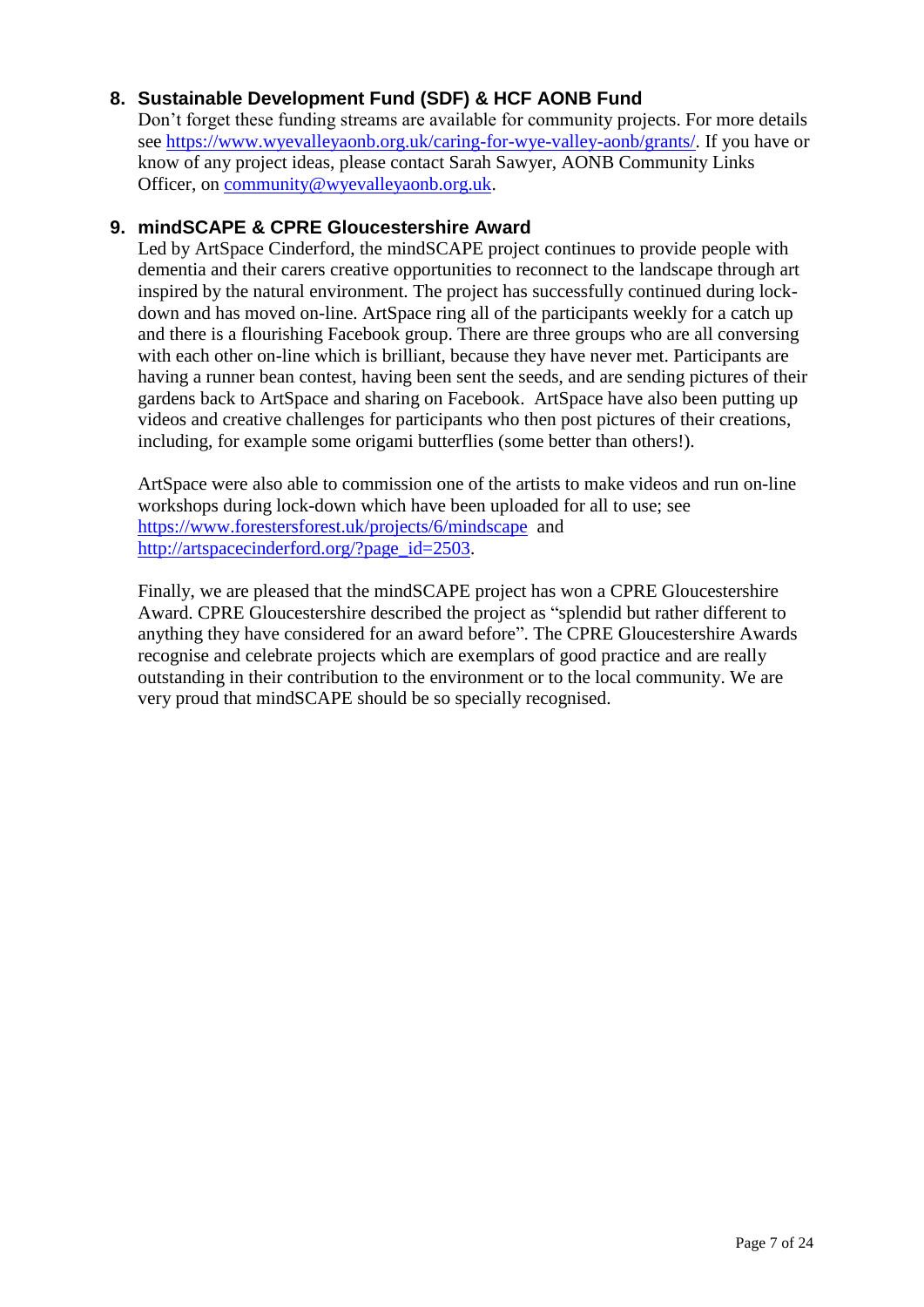<span id="page-7-0"></span>**Appendix 1 Draft JAC Minutes 2nd March** 

### **MONMOUTHSHIRE COUNTY COUNCIL**

**DRAFT Minutes of the meeting of Wye Valley AONB Joint Advisory Committee held at The Council Chamber, Forest of Dean District Council Offices, High Street, Coleford, GL16 8HG on Monday, 2nd March, 2020 at 2.00 pm**

**PRESENT:** County Councillor A. Webb (Chair)

#### **Elected Members (with voting powers)**

#### **Monmouthshire County Council**

County Councillors: D. Dovey and M. Lane

### **Herefordshire Council**

Councillor P. Symonds

### **Forest of Dean District Council**

Councillor S. Phelps

#### **Town / Parish Community Councils with voting powers**

GAPTC - Mr. C. Evers One Voice Wales - Councillor G. Powell

#### **Co-opted Members (with voting powers)**

Nation Farmers Union - Mr. M. Price

#### **Co-opted Members (without voting powers)**

Wye Valley Society - Mr. C. Barron Local Tourism Sector - Ms. K. Ballard River Wye Preservation Trust - Mr. R. Hesketh National Farmers Union Wales - Mr. D. Price

#### **Technical Advice Officers**

Wye Valley AONB Manager - Mr. A. Blake Monmouthshire County Council - Mr. M. Lewis Gloucestershire County Council - Mr. R. Niblett Monmouthshire County Council - Mr. R. Williams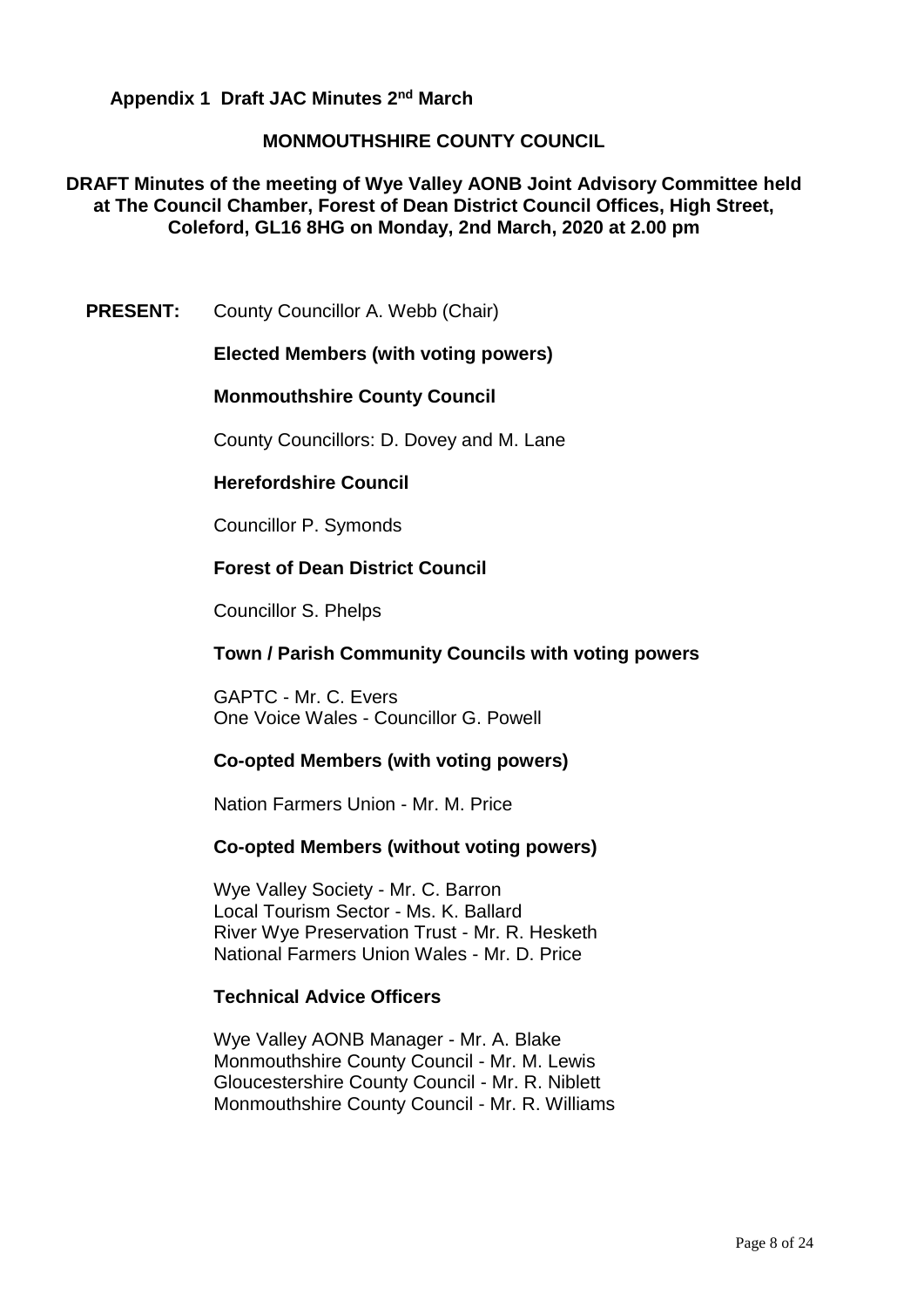# **APOLOGIES:**

Councillors: L. Jones, B. Durkin, J. Hardwick, Y. Watson, D. Wheeler, C. McFarling.

Dr. G. Peterken, Mr. B. Nash, Ms. H. McDowell and Mr. R. Gething.

## **1. Declarations of Interest**

None.

# **2. Confirmation of Minutes**

The minutes of the Wye Valley AONB Joint Advisory Committee dated 4<sup>th</sup> November 2019 were confirmed and signed by the Chair.

In doing so, the AONB Manager informed the Joint Advisory Committee that:

- A representative from the Environment Agency had been invited to today's meeting. However, due to the recent unprecedented flooding events that had occurred across the Country, the representative had been unable to attend. It was hoped that a representative from the Environment Agency would be able to attend the next Joint Advisory Committee meeting in July 2020.
- A report regarding transport collaboration will be presented to a future meeting of the Joint Advisory Committee. It was noted that some local authorities within the Wye Valley AONB are currently updating their transport policies. The Wye Valley AONB Unit will be included as part of the consultation process.

## **3. Public Question Time**

There were no members of the public present.

## **4. AONB Unit 2020/21 Work Programme**

We received a report regarding the proposed business plan for the AONB Unit during the forthcoming financial year.

In doing so, the following information was noted:

- During the year it is anticipated that the AONB Unit will consolidate at just under eight Full time equivalent (FTE) staff which builds on the reduced capacity in the previous / current year.
- Priorities include the publishing of the revised AONB Management Plan 2020- 2025, delivering the fourth Wye Valley River Festival; the Gilpin2020 celebrations; the Restoring Our Amazing River project (on the England side of the AONB); ongoing Green Infrastructure and Natural Flood Management projects (predominantly in the Monmouthshire part of the AONB); and the Welsh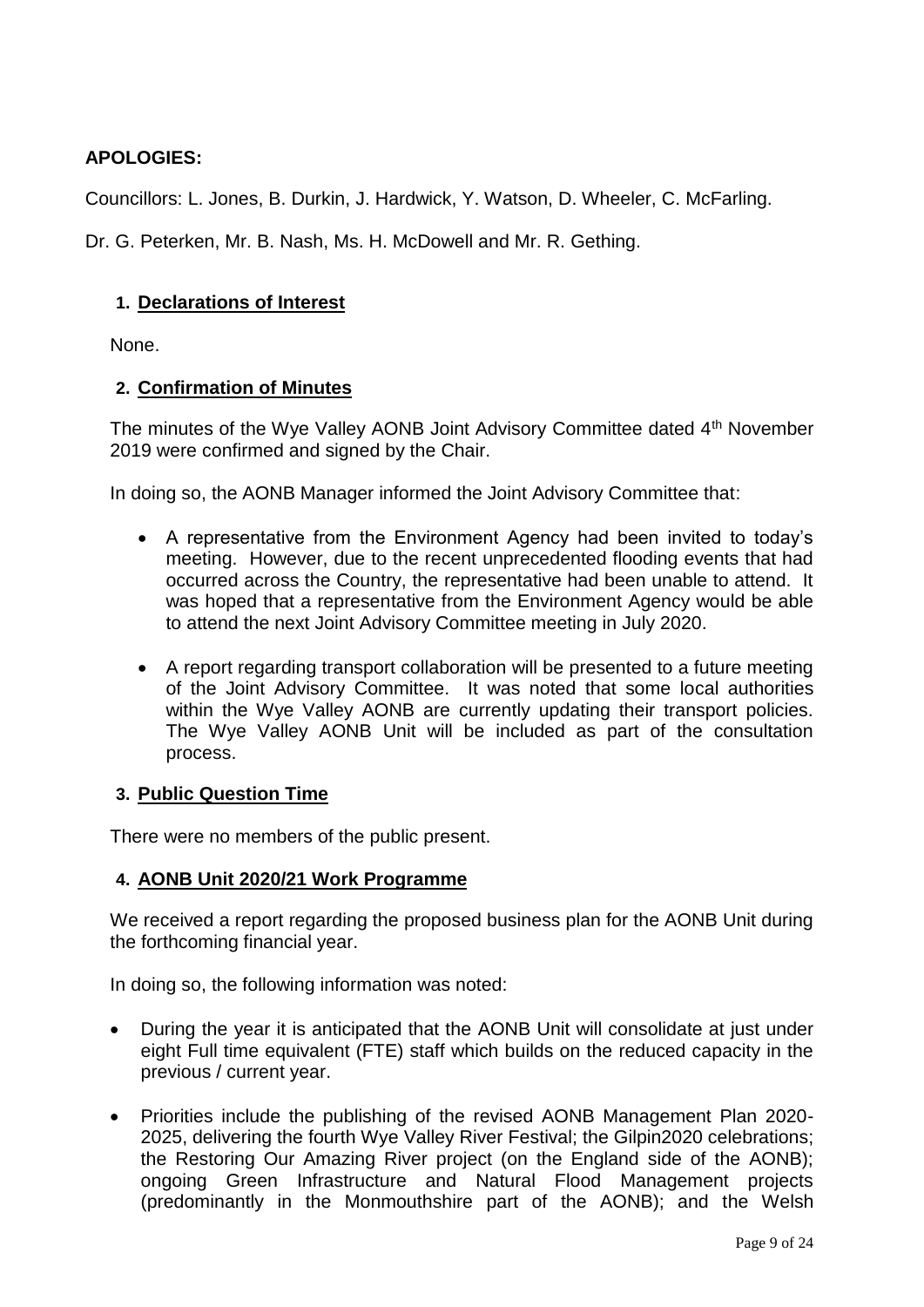Government 'Sustainable Landscapes Sustainable Places' funding, while continuing a range of existing activities and projects and retaining enough flexibility to pursue new funding opportunities and develop new initiatives.

- The capacity of the AONB Unit is stretched but the budgets in the Work Programme have been approved by the AONB Steering Group and submitted to DEFRA and Natural Resources Wales (NRW).
- The AONB Unit budget is £270,750 and additional funding programmes, grants and match funding is anticipated to exceed £1million levered into the AONB during the year.
- This is the final year of a three year funding agreement with NRW and will be the start of a new core funding settlement with DEFRA, the details of which are yet to be confirmed.
- Welsh Government is working on the new one year Sustainable Landscapes Sustainable Places (SLSP) capital funding programme and is proposing to increase the Sustainable Development Fund (SDF) for the year, the details of which are dependent on confirmation of the Welsh Government budget settlement.

Having received the report, the following points were noted:

- In response to a question raised regarding the control of deer and wild boar it was noted that the AONB Unit is not directly involved in this matter. This is managed and monitored by woodland owners Forestry England or Natural Resources Wales (NRW) and woodland managers, and culling takes place when appropriate determined by local priorities.
- The AONB Manager will be attending a meeting in the Forest of Dean in due course in which these issues will be discussed. He will report back to the Joint Advisory Committee regarding this matter.
- In response to a question raised requesting that the AONB Work Programme be refined to increase flood management resilience, it was noted that some of the new capital funding being received via Welsh Government will be targeted at improving recreational infrastructure and Natural Flood Management, which will address some of the damage that has occurred recently due to the unprecedented flooding events.
- A request was made for officer time to be identified when implementing the projects outlined in the report.

We resolved to endorse the AONB Unit Work Programme for 2020/2021.

## **5. Review of Designated Landscapes in England and Wales**

We received a report regarding progress following the respective Reviews of Designated Landscapes in Wales and England.

In doing so, the following information was noted: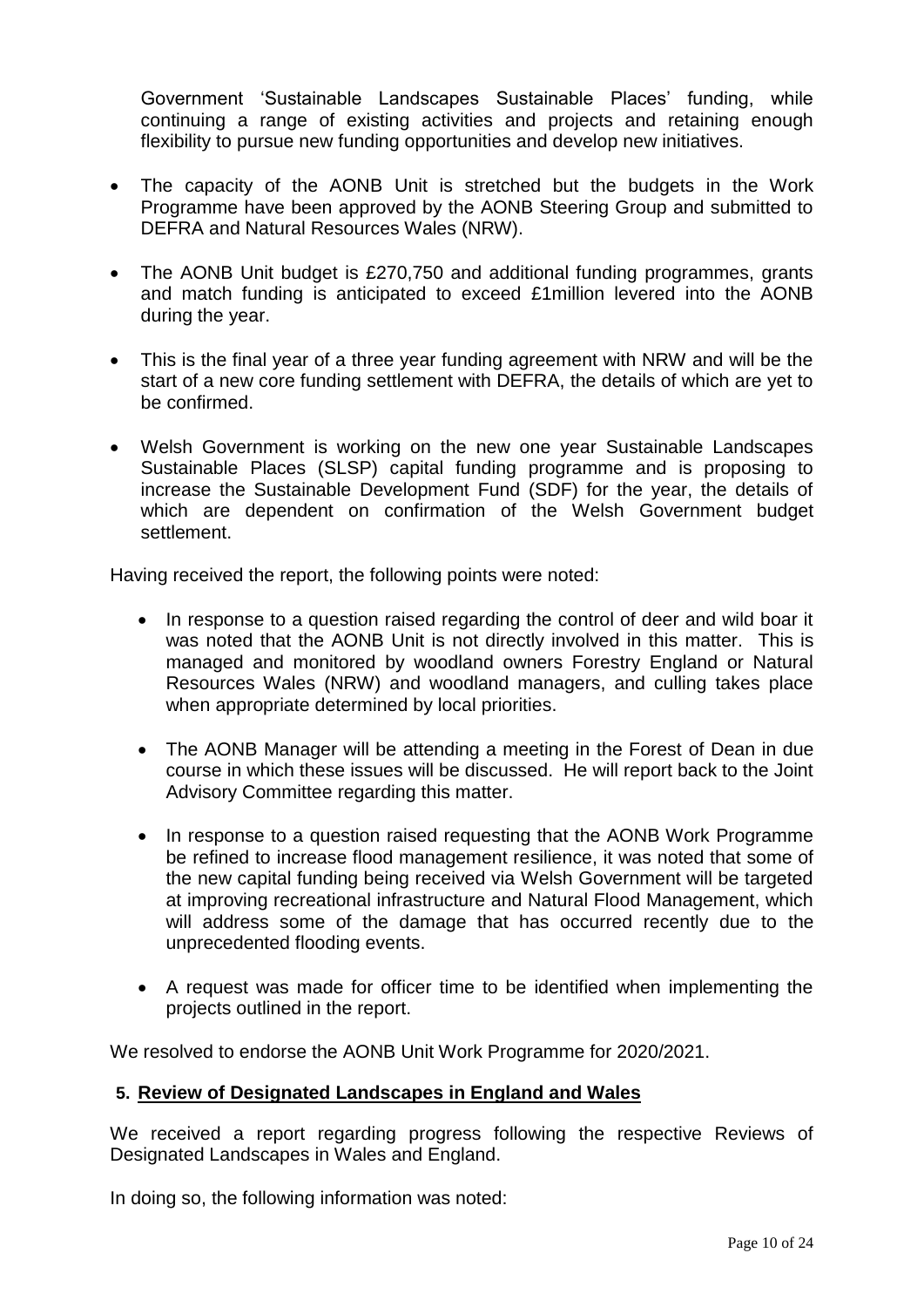- The Welsh AONB lead officers continue to meet with Welsh Government, Natural Resources Wales, the National Association for AONBs and the Welsh National Parks to progress the 'Valued and Resilient' statement.
- Welsh Government officials are currently finalising proposals for capital funding schemes for the Designated Landscapes, including a Sustainable Landscapes Sustainable Places scheme and augmented funding for the Sustainable Development Fund.
- The 'Landscapes Review' of Designated Landscapes (National Parks and AONBs) in England, chaired by Julian Glover, was published in September 2019 with 27 'Proposals' for Government.
- The Conservative manifesto stated "We welcome the Glover Review" and it is anticipated that a formal response to it will be made by the Government later in the year.

Having received the report, the following points were noted:

 The AONB Unit has had a 1.4% increase in its settlement from Defra, a modest but welcome increase in the AONB budget for 2020/21.

We noted the report.

## **6. Sustainable Development Fund & HCF AONB Fund update**

We received a report regarding the AONB Sustainable Development Fund (SDF) and the Wye Valley AONB Fund with Herefordshire Community Foundation (HCF).

In doing so, the following information was noted:

- The SDF Assessment Panel has fully allocated the £55,000 Sustainable Development Fund (SDF) in Wales in 2019/20.
- The Welsh Government has informally advised that the SDF allocation for 2020/21 will be increased to be in the region of £100,000, subject to confirmation of budget.
- The Wye Valley AONB Fund with Herefordshire Community Foundation (HCF) has been fully established with £10,000 for immediate funding alongside an Endowment Fund, currently of £50,000.
- Herefordshire Community Foundation has established the facility for people to donate £5 to the AONB Fund by texting 'WVAONB' to 70085.

Having received the report, the following points were noted:

• Promotion of the endowment fund is still in its early stages but it is intended to address this matter, going forward.

We resolved: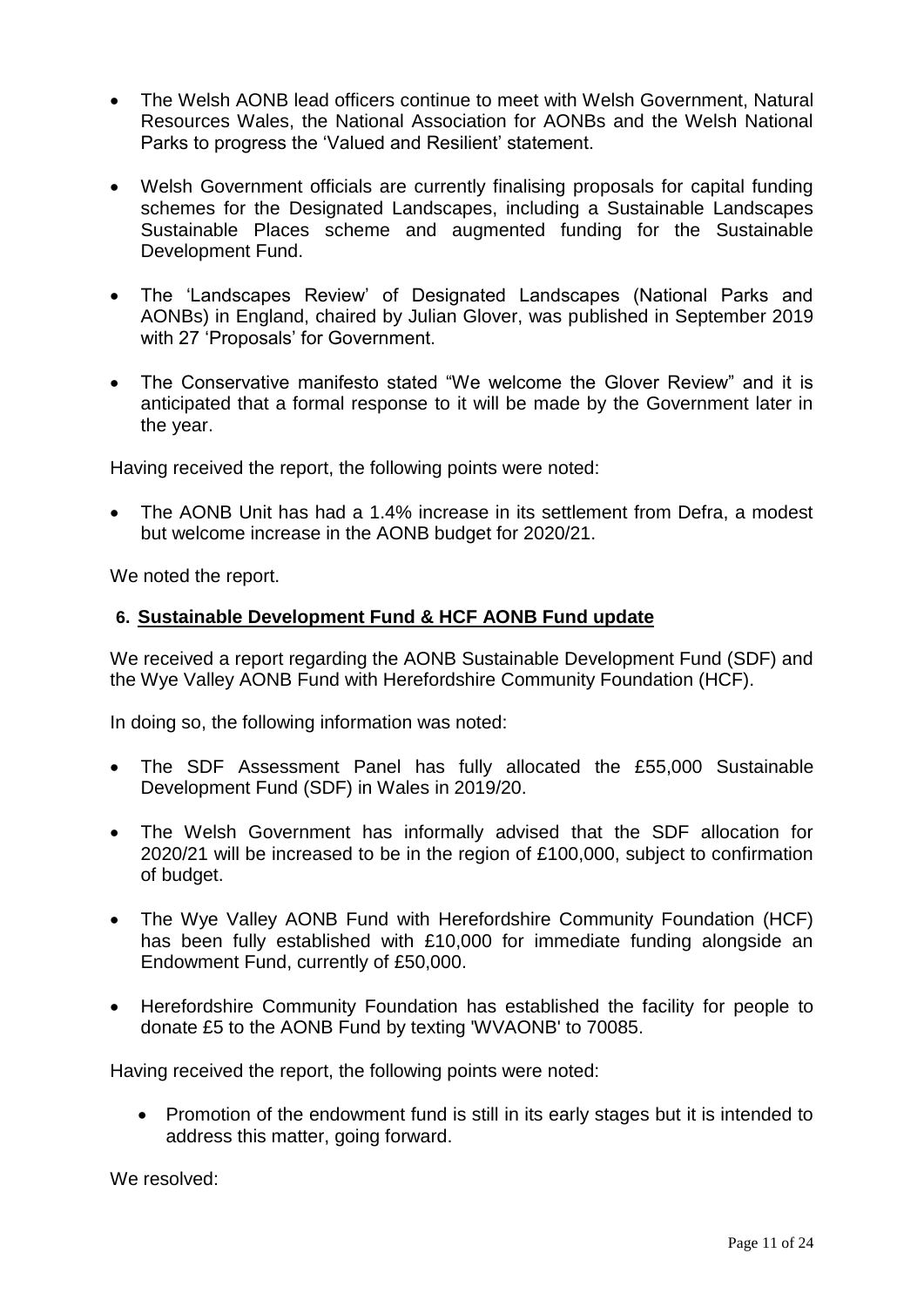- i) to welcome Welsh Government's proposed enhancement to the Sustainable Development Fund.
- ii) to welcome the establishment of the Wye Valley AONB Fund with Herefordshire Community Foundation (HCF).

## **7. AONB Management Plan Review**

We received a report regarding on-going progress with the AONB Management Plan review.

In doing so, the following information was noted:

- A total of 24 organisations and individuals submitted comments on the Consultation Draft AONB Management Plan 2020-25, amounting to approximately 200 specific comments.
- The assimilation of the consultation responses into the final draft of the AONB Management Plan is underway.
- A Strategic Environmental Assessment (SEA) and Appropriate Assessment for the Habitats Regulation Assessment (HRA) of the Plan is now underway which needs to be completed before the Plan can be formally adopted by the local authorities and government agencies.
- It is intended that the finalised version of the AONB Management Plan 2020-2025 will be presented for adoption at the next Joint Advisory Committee meeting on 6<sup>th</sup> July 2020.

We noted the report.

#### **8. Ash Die Back update**

We received a report regarding the most recent assessment of the Ash Die Back disease and effects on the Wye Valley.

In doing so, the following information was noted:

- Ash trees are the UK's third most common tree and an important tree in woodlands and hedgerows in the Wye Valley.
- The future of Ash is threatened by Ash Die back; a disease caused by a fungus which is fatal in about 85% of Ash trees.
- 2019 was the first year when Ash Die Back was observed significantly widespread throughout the Wye Valley.
- It is the most significant tree disease to hit the UK since Dutch Elm disease in the 1970s.
- Ash Die Back will have a substantial impact on the landscape and wildlife, exacerbated by the current climate and ecological emergencies.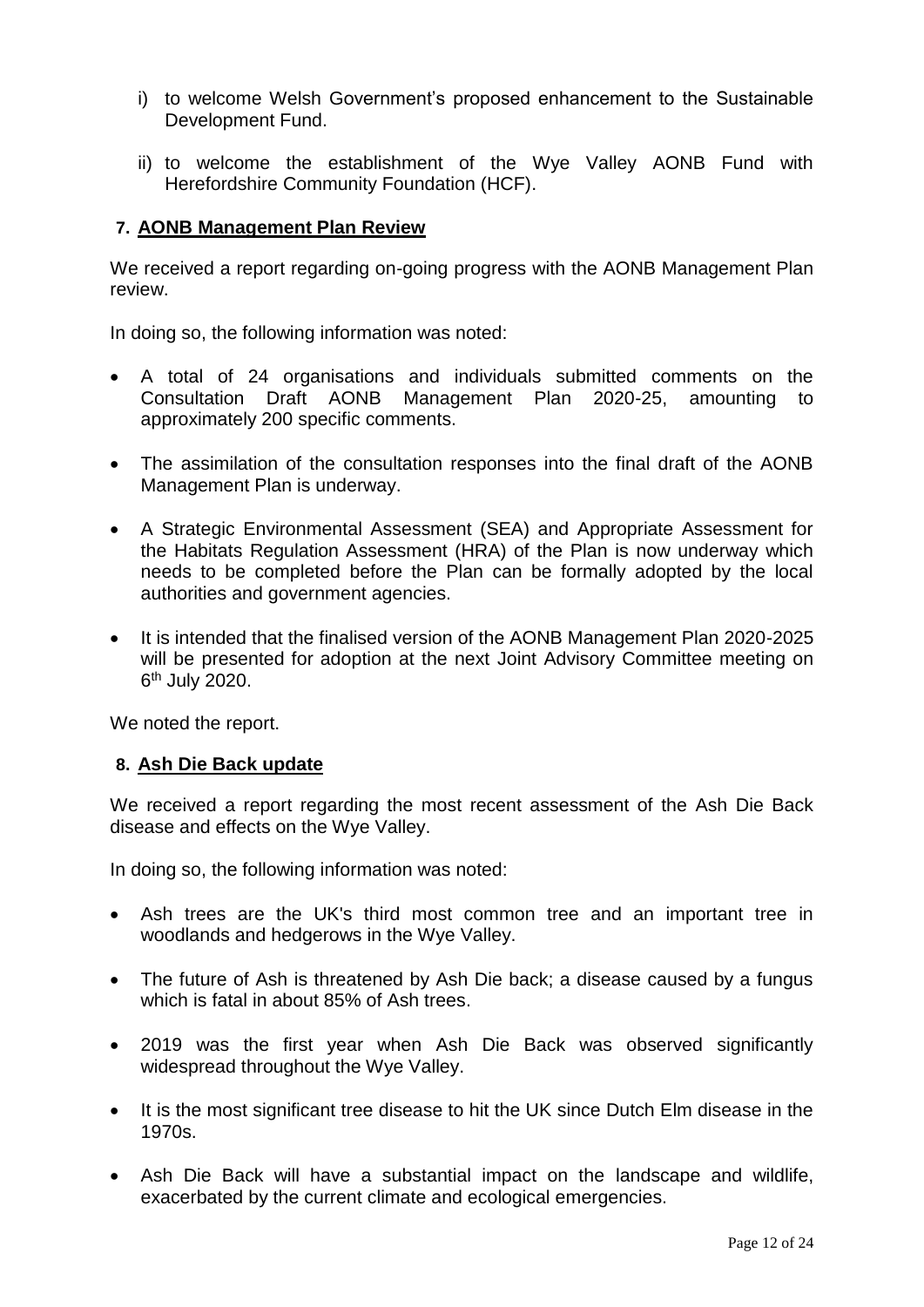- Landowners need to evaluate the social, economic and environmental risks of dead or dying Ash trees, particularly along roadside and publicly accessible places.
- The impact of the disease is likely to become more obvious in 2020, both through the prevalence of dead or diseased trees in the landscape and the visibility of the removal of high risk trees in well-frequented places.

Having received the report, the following points were noted:

- In the summer of 2019, there had been a rapid spread of Ash Die Back at the Old Station, Tintern. Significant felling works are being undertaken this week on safety grounds. The contract will take about three to four weeks to complete.
- Further inspections will be undertaken in the coming months and other infected sites are likely to be identified. Private landowners with infected trees along Highways and high risk areas may be served notice.
- There are estimated to be half a million Ash trees in Herefordshire that are affected by Ash Die Back.

We noted the report.

## **9. Wye Valley River Festival 2020 update**

We received a report regarding the provisional programme for the Wye Valley River Festival 2020.

In doing so, the following information was noted:

- Funding for the Wye Valley River Festival 2020 has been secured from Arts Council England, the AONB Sustainable Development Fund (SDF), Visit Wales, Arts Council of Wales, and many other sources.
- The programme of events for the Wye Valley River Festival is being finalised for the main festival fortnight between  $2^{nd}$  & 17<sup>th</sup> May 2020 based on the theme of 'Time'.
- A range of school and community workshops are planned for the run up to the Festival to create props and build engagement.
- AONB Volunteers and the AONB Youth Rangers have been working in the woods making walking staves for the Festival.
- The Wye Valley AONB Unit recently won a South East Wales Tourism Innovation Award for the Wye Valley River Festival.

Having received the report, the following points were noted:

• The progression of the Coronavirus is being closely monitored as to whether it might affect proceedings, going forward.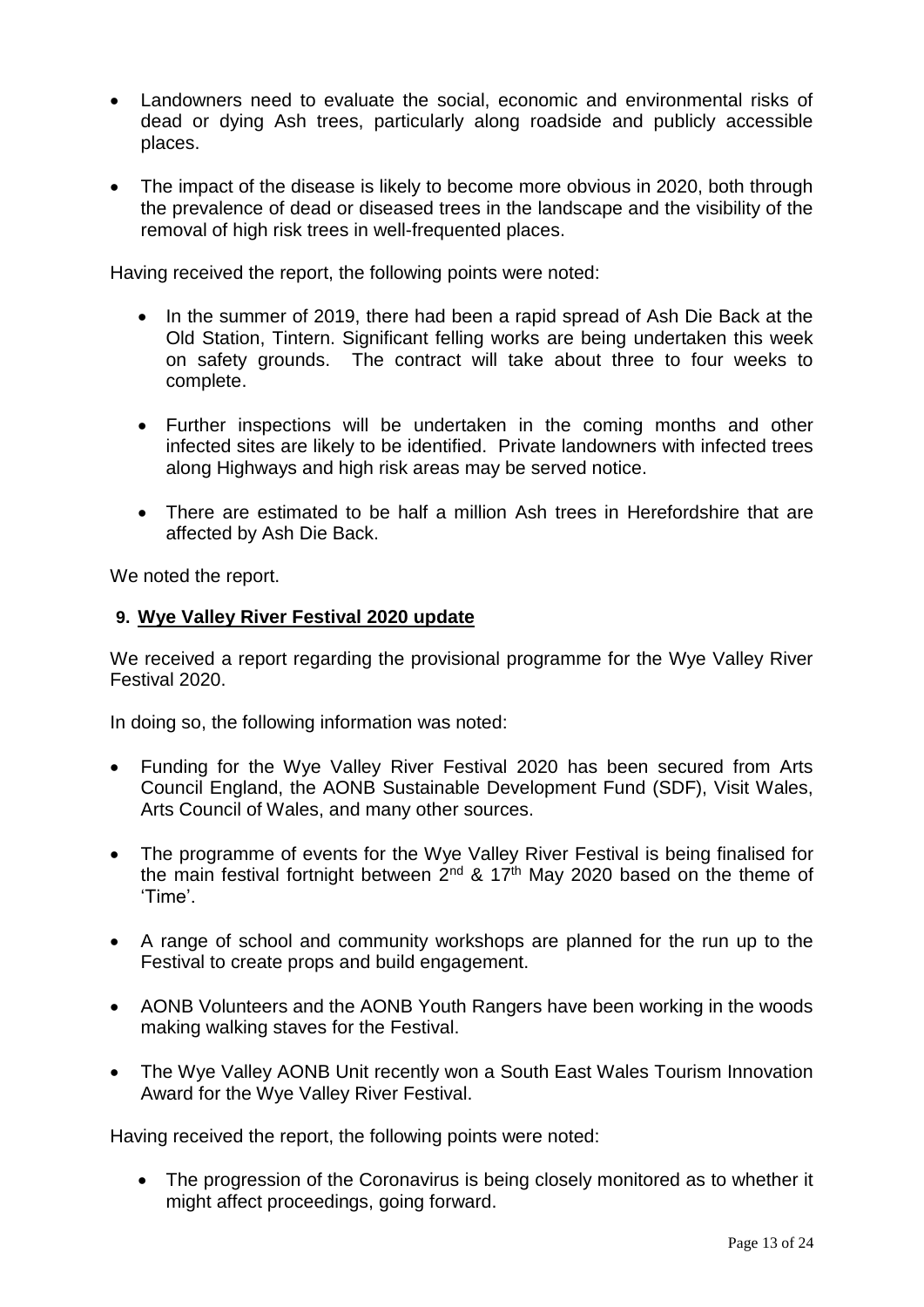- The River Festival will host two significant conferences:
	- 'Art in Landscape' on Wednesday 12th -13th May 2020; with the NAAONB and fellow AONBs coming together for a day of knowledge transfer and networking to consider future national & local collaboration.
	- 'Creative Landscapes' on Thursday 14th May 2020; with land stewards and creatives from across England and Wales sharing ideas and experiences in co-creating transformational and inclusive arts experiences, with a particular focus on diversity, access, sustainability and climate change.
- The River Festival and Gilpin2020 are separate events but complement each other. It is hoped to obtain national media coverage for the River Festival. National media coverage has already been established for Gilpin 2020.
- The AONB Unit is working closely with Wye Valley & Forest of Dean Tourism and Visit Monmouthshire. A marketing strategy is being established to market the Festival regionally and nationally.

We noted the report.

## **10. National Association for AONBs**

We received a report regarding activity through the National Association for Areas of Outstanding Natural Beauty (NAAONB).

In doing so, the following information was noted:

- The AONB Manager attended the National Association for Areas of Outstanding Natural Beauty (NAAONB) Chairman's Conference and AGM on 28th November 2019 which focused on taking the Glover Review forward.
- The 'Taking the Lead' programme of professional training for staff has concluded which both the AONB Development Officer and AONB Community Links Officer participated in.
- The AONB Manager attended the AONB Lead Officers' meeting in Birmingham on 10<sup>th</sup> & 11<sup>th</sup> February 2020.
- A consortium of 11 AONBs are participating in DEFRA 'Tests & Trials' for the new post Brexit agri-environment Environmental Land Management Scheme (ELMS).
- NAAONB staff facilitated a joint training day for the Wye Valley & Shropshire Hills AONB teams.
- The annual National AONB 'Landscapes for Life' Conference will take place in Exeter on  $7<sup>th</sup>$  - 9<sup>th</sup> July 2020.

We noted the report.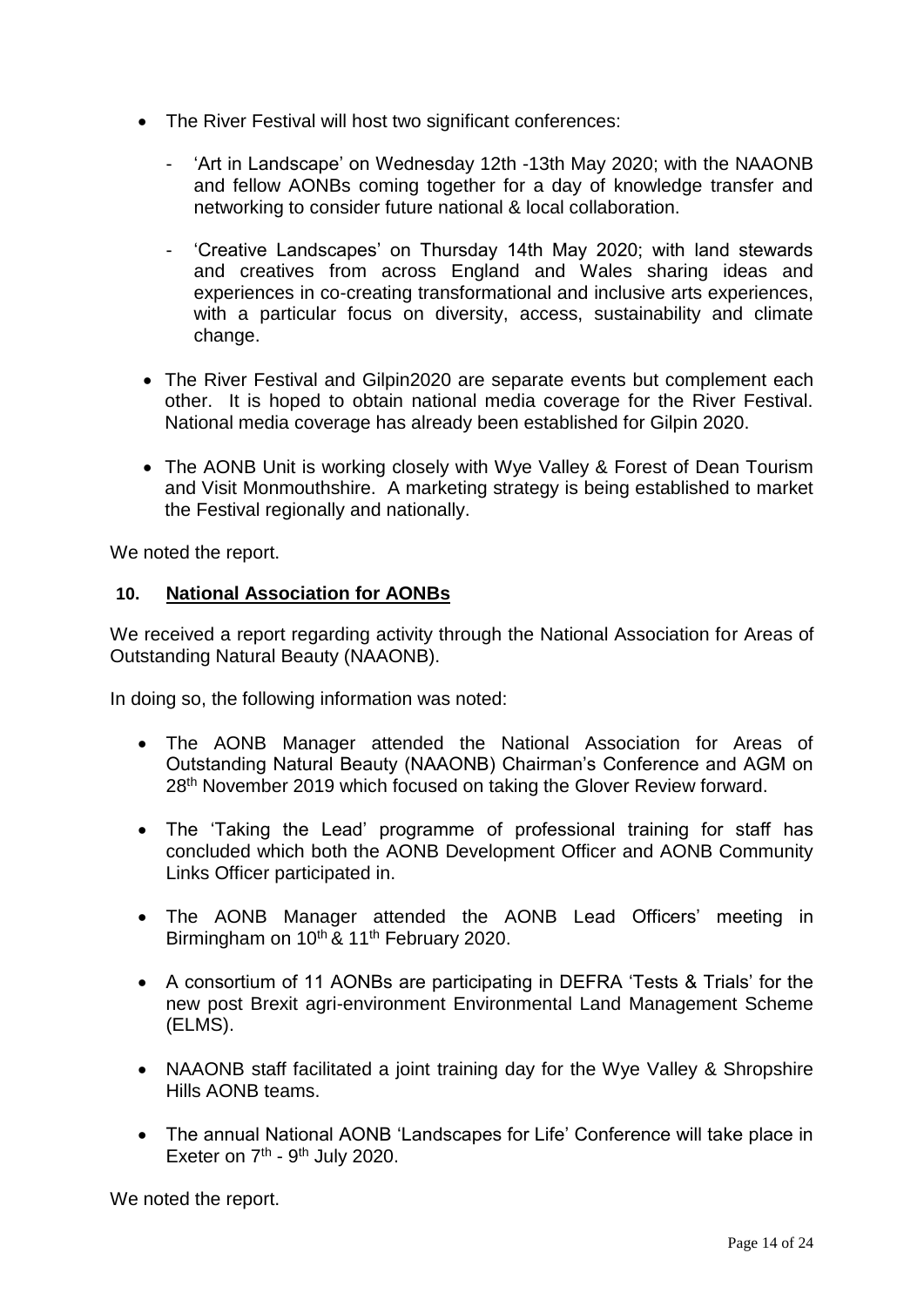# **11. Partner and AONB Unit progress reports and updates**

We received a report of the activity of the AONB Unit and various partners relating to:

- Lower Wye Catchments Natural Flood Management & Green Infrastructure Project.
- Gilpin2020.
- Water Environment Grant Restoring Our Amazing River (ROAR) & Catchment Advisors.
- Offa's Dyke Collaboratory.

We noted the report.

## **12. Dates of future meetings of the Joint Advisory Committee for 2020/21:**

To be held at 2.00pm in the Council Chamber, Forest of Dean District Council Offices, Coleford on the following dates:

Monday 6<sup>th</sup> July 2020. Monday 2nd November 2020. Monday 1st March 2021 (to be confirmed).

#### **The meeting ended at 3.10pm.**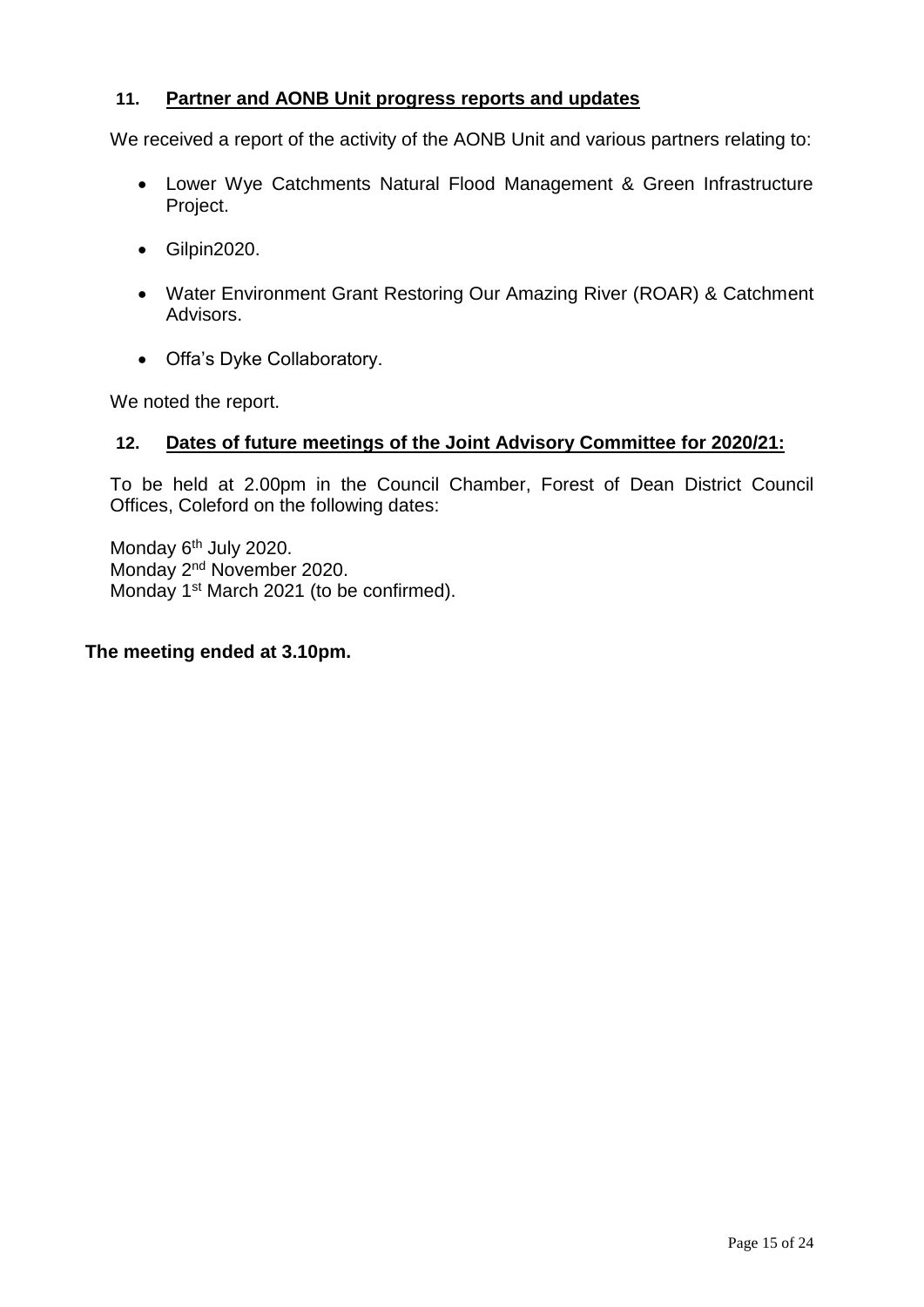

**Appendix 2 Annual Report 2019–20**

**Annual report 2019 – 2020** including financial summary

<span id="page-15-0"></span>

| <b>AONB Unit Work Programme</b><br>AONB Management Plan 2015-2020<br><b>Strategic Objectives</b> |                                                                                                                                                                                                                                                                                                                                                                                                                                                 | <b>Outcomes 2019-2020</b>                                                                                                                                                                                                                                                                                                                                                                                                                                                                                                                                                                                                                                                                                                                                                                                                                                                                                                                                                                                                                                                                                                                                                                                                                                                                                                      |  |
|--------------------------------------------------------------------------------------------------|-------------------------------------------------------------------------------------------------------------------------------------------------------------------------------------------------------------------------------------------------------------------------------------------------------------------------------------------------------------------------------------------------------------------------------------------------|--------------------------------------------------------------------------------------------------------------------------------------------------------------------------------------------------------------------------------------------------------------------------------------------------------------------------------------------------------------------------------------------------------------------------------------------------------------------------------------------------------------------------------------------------------------------------------------------------------------------------------------------------------------------------------------------------------------------------------------------------------------------------------------------------------------------------------------------------------------------------------------------------------------------------------------------------------------------------------------------------------------------------------------------------------------------------------------------------------------------------------------------------------------------------------------------------------------------------------------------------------------------------------------------------------------------------------|--|
| <b>AONB</b><br><b>Management</b><br>Plan<br>$WV-L1$<br>$WV-P3$                                   | Publicise and distribute Wye Valley AONB Management Plan<br>$\bullet$<br>Monitor use of Plan in Planning Applications, Public Inquiries etc<br>$\bullet$<br>Undertake Plan Review process<br>$\bullet$<br>Complete State of AONB Report<br>$\circ$<br>Initial consultations, SEA & HRA Scoping<br>∩<br>1st Draft of 2020-2025 Plan<br>O<br>Public consultation of Draft<br><b>SEA Environment Report</b><br>Finalise Plan for JAC & LA adoption | AONB Management Plan 2015-2020 available on AONB website<br>https://www.wyevalleyaonb.org.uk/caring-for-wye-valley-<br>aonb/management-plans/<br>AONB Management Plan referred to in planning application<br>responses and reports.<br>Pre-consultation draft Wye Valley AONB Management Plan 2020-25<br>was presented to the AONB Joint Advisory Committee in July 2019.<br>The Public Consultation Draft AONB Management Plan 2020-25 was<br>published and a 12 week consultation period closed in January 2020.<br>A total of 28 organisations and individuals submitted comments on the<br>Consultation Draft AONB Management Plan, amounting to<br>approximately 250 specific comments.<br>There were also two public 'drop-in' sessions to discuss the Plan with<br>AONB staff on Monday 2nd December 2019 at The Mackenzie Hall,<br>Brockweir, and Wednesday 11th December at the Larruperz Centre,<br>Ross-on-Wye, with 15 members of the public attending both events.<br>The assimilation of the consultation responses into the final draft of<br>the AONB Management Plan was commenced.<br>A Strategic Environmental Assessment (SEA) and Appropriate<br>Assessment for the Habitats Regulation Assessment (HRA) of the<br>Plan was commenced<br>A Future Generations Evaluation was also conducted and presented |  |

Key Officers' abbreviations: AONBM = AONB Manager; DO = Development Officer; CLO = Community Links Officer; IO = Information Officer; FAO = Finance & Admin. Officer Page 16 of 24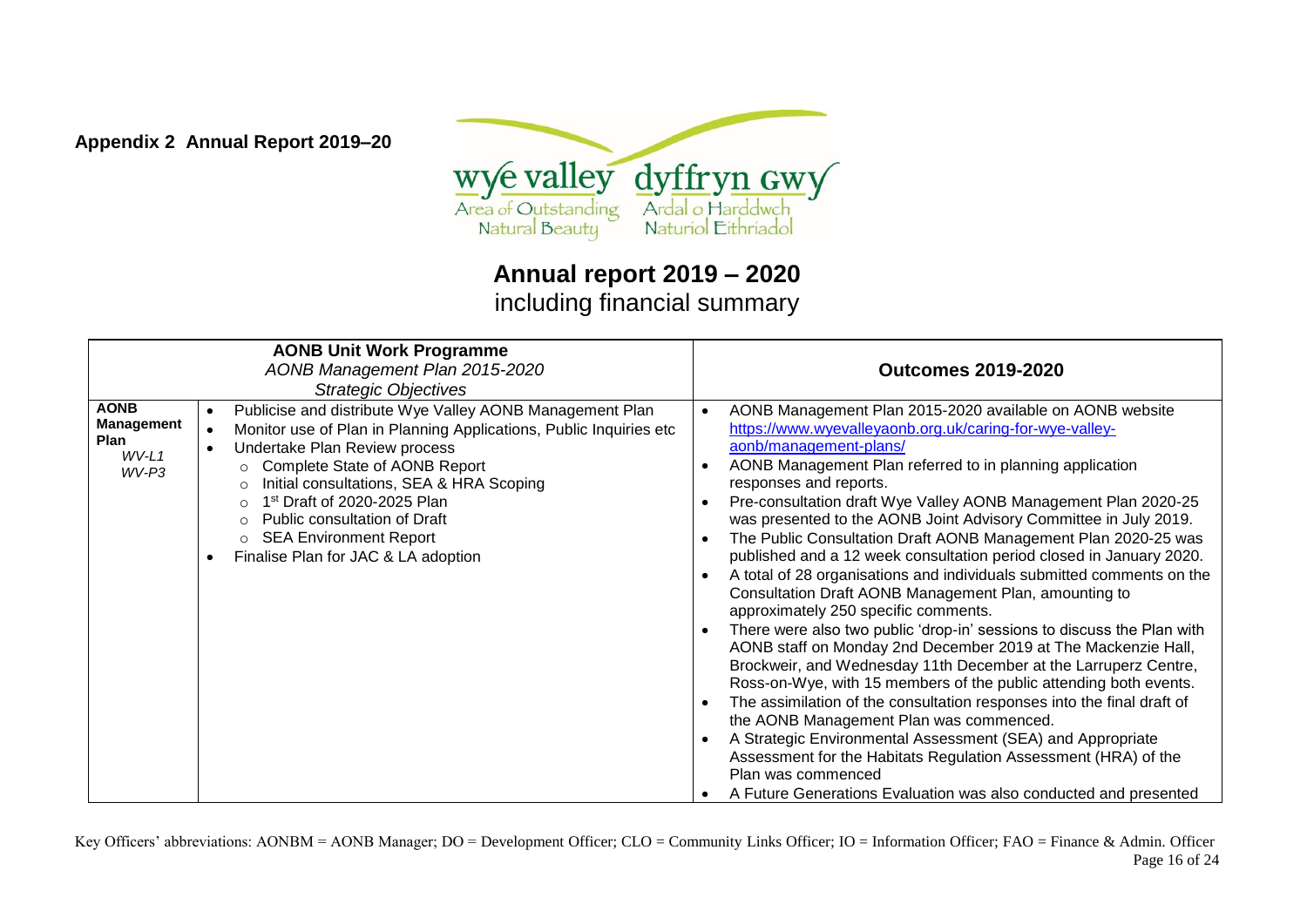| <b>AONB Unit Work Programme</b><br>AONB Management Plan 2015-2020<br><b>Strategic Objectives</b>                        |                                                                                                                                                                                                                                                                                                                                                                                                                                                                                                                                             | <b>Outcomes 2019-2020</b>                                                                                                                                                                                                                                                                                                                                                                                                                                                                                                                                                                                                                                                                                                                                                                                                     |  |
|-------------------------------------------------------------------------------------------------------------------------|---------------------------------------------------------------------------------------------------------------------------------------------------------------------------------------------------------------------------------------------------------------------------------------------------------------------------------------------------------------------------------------------------------------------------------------------------------------------------------------------------------------------------------------------|-------------------------------------------------------------------------------------------------------------------------------------------------------------------------------------------------------------------------------------------------------------------------------------------------------------------------------------------------------------------------------------------------------------------------------------------------------------------------------------------------------------------------------------------------------------------------------------------------------------------------------------------------------------------------------------------------------------------------------------------------------------------------------------------------------------------------------|--|
|                                                                                                                         |                                                                                                                                                                                                                                                                                                                                                                                                                                                                                                                                             | to Monmouthshire County Council Scrutiny Committee.                                                                                                                                                                                                                                                                                                                                                                                                                                                                                                                                                                                                                                                                                                                                                                           |  |
| <b>AONB</b><br>Partnership<br>events<br>$WV-P1$<br>WV-P6<br>WV-P7                                                       | For JAC members, AONB Ward members, representatives from<br>partner organisations and local Town/Parish/Community Councils<br>Run AONB Partnership Seminar on key issue<br>$\bullet$<br>Organise AONB Partnership Annual Study Tour of key sites &/or<br>$\bullet$<br>issues<br>Promote & disseminate JAC contacts & processes for other<br>$\bullet$<br>organisations & individuals to feed into JAC & AONB<br>Partnership.                                                                                                                | AONB Unit Annual Report presented to JAC in July.<br>$\bullet$<br>28 attendees on the AONB Partnership Tour on 20 <sup>th</sup> September 2019,<br>visited the southern part of the AONB and sites primarily associated<br>with the Lower Wye Catchments Natural Flood Management (NFM) &<br>Green Infrastructure (GI) Project.                                                                                                                                                                                                                                                                                                                                                                                                                                                                                               |  |
| Planning,<br><b>Development</b><br><b>Control and</b><br><b>Strategic</b><br><b>Policy</b><br>WV-D1<br>$WV-D2$<br>WV-D3 | Renew annual contract for AONB Strategy & Development<br>$\bullet$<br>Advisor to support AONB Unit with planning advice.<br>Comment on relevant Planning Applications and strategic<br>$\bullet$<br>planning documents<br>Annually monitor and review development trends and the<br>$\bullet$<br>approach taken by planning authorities to issues that affect the<br><b>AONB</b><br>Engage in debate and consultation on national strategy in liaison<br>$\bullet$<br>with NAAONB<br>Deliver CPD & training for LA Planning staff & members | Contract renewed with Worcestershire County Council (WCC)<br>$\bullet$<br>Planning Department, shared with Malvern Hills AONB Partnership.<br>AONBM provided comments on 6 significant planning applications in<br>$\bullet$<br>Monmouthshire part of the AONB, 1 application & 1 Appeal in<br>Herefordshire and 2 in Gloucestershire and has provided comments<br>on 3 Neighbourhood Development Plans.<br>AONBM responded to the Forest of Dean Local Plan 2021 - 2041<br>$\bullet$<br>Issues and Options Consultation, with comments submitted jointly with<br>Malvern Hills AONB Partnership.<br>AONBM & FAO monitor and review development trends that affect the<br>$\bullet$<br>AONB.<br>AONBM jointly with Malvern Hills AONBM gave CPD training to<br>$\bullet$<br>Herefordshire Council Planning officers on AONBs. |  |
| <b>AONB</b><br><b>Farming</b><br>Awards<br>WV-L5<br>WV-F1<br>WV-F5<br>WV-C2<br>$WV-E2$                                  | Promote & publicise 12th Awards for farmers, landowners and land<br>managers that make an outstanding contribution to conserving &/or<br>enhancing the features, special qualities and natural beauty of the<br>Wye Valley AONB.<br>Promote Awards and handle entries<br>Site visits of all farm entries for short-listing<br>$\bullet$<br>Judging<br>$\bullet$<br>Present the prizes at the Monmouthshire Show 6th July 2019<br>Involve winner in Open Farm Sunday event.<br>$\bullet$                                                     | 3 farms were shortlisted for 2019 AONB Farming Awards.<br>$\bullet$<br>Award won by Monmouthshire Meadows Group.<br>$\bullet$<br>Award presented at the Monmouthshire Show.<br>$\bullet$<br>The judging panel consisted of Andrew Blake (AONB Manager), David<br>Price (NFW Wales & JAC), Mike Williams (Wye & Usk Foundation)<br>and Martin Rowberry (Coppett Hill Common Trust & 2017 winners)                                                                                                                                                                                                                                                                                                                                                                                                                              |  |
| <b>Habitat</b><br><b>Conservation</b><br>$WV-L2$<br>$WV-L4$                                                             | Organise monthly volunteer task days, including on partner sites<br>and Reserves<br>Continue Lower Wye Catchments Natural Flood Management &                                                                                                                                                                                                                                                                                                                                                                                                | One outing per month of AONB volunteers, average attendance 8.<br>Varied tasks, drystone walling, scything, work in Highbury Wood NNR,<br>collaboration with Gwent Wildlife Trust volunteers and Monmouthshire                                                                                                                                                                                                                                                                                                                                                                                                                                                                                                                                                                                                                |  |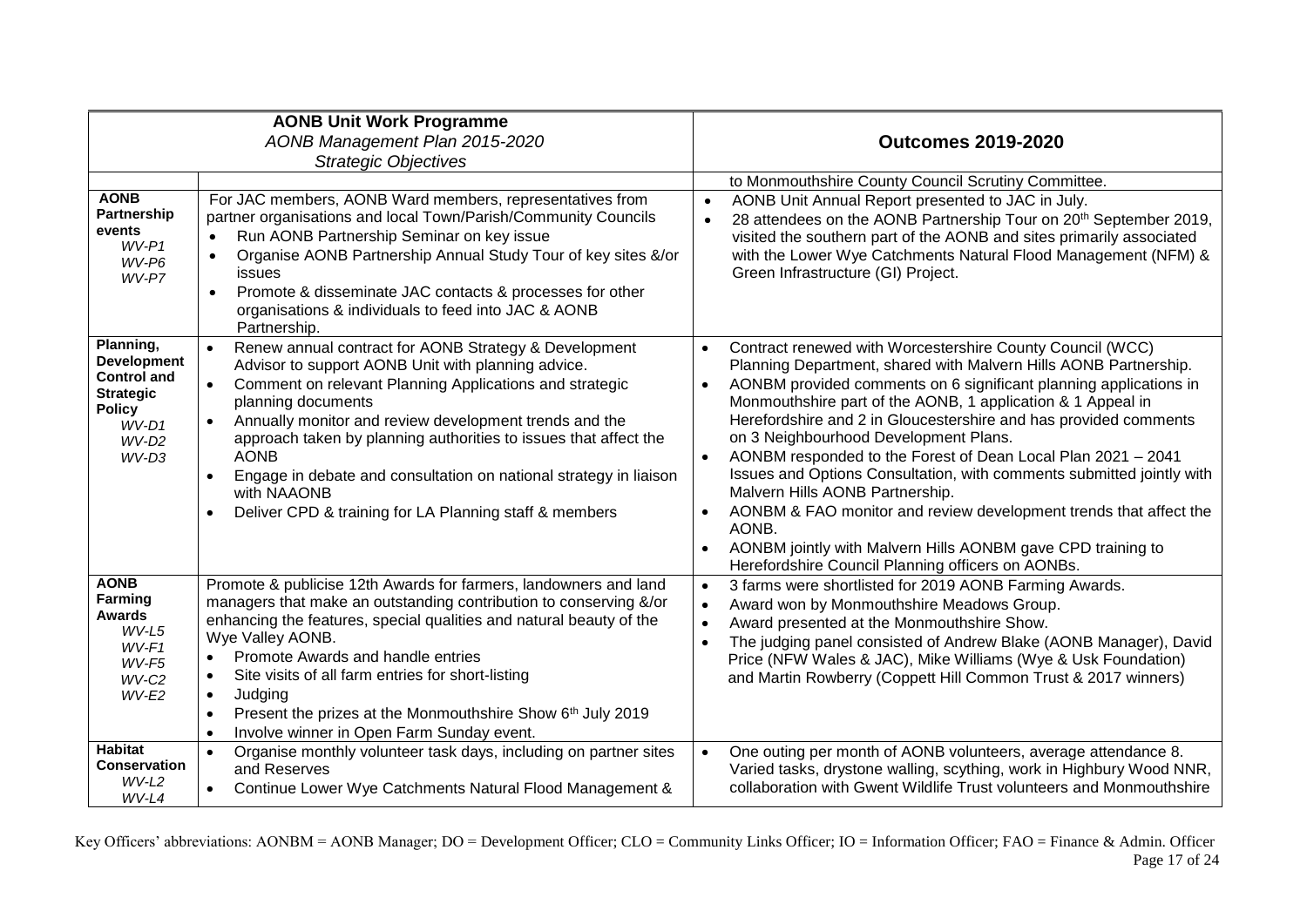| <b>AONB Unit Work Programme</b><br>AONB Management Plan 2015-2020<br><b>Strategic Objectives</b> |                                                                                                                                                                                                                                                                                                                                                                                                                                                                                                                                                                                                                                                                           | <b>Outcomes 2019-2020</b>                                                                                                                                                                                                                                                                                                                                                                                                                                                                                                                                                                                                                                                                                                                                                                                                                                                                                                                                                                                                                                                                                                                                                                   |  |
|--------------------------------------------------------------------------------------------------|---------------------------------------------------------------------------------------------------------------------------------------------------------------------------------------------------------------------------------------------------------------------------------------------------------------------------------------------------------------------------------------------------------------------------------------------------------------------------------------------------------------------------------------------------------------------------------------------------------------------------------------------------------------------------|---------------------------------------------------------------------------------------------------------------------------------------------------------------------------------------------------------------------------------------------------------------------------------------------------------------------------------------------------------------------------------------------------------------------------------------------------------------------------------------------------------------------------------------------------------------------------------------------------------------------------------------------------------------------------------------------------------------------------------------------------------------------------------------------------------------------------------------------------------------------------------------------------------------------------------------------------------------------------------------------------------------------------------------------------------------------------------------------------------------------------------------------------------------------------------------------|--|
| $WV-F4$                                                                                          | Green Infrastructure Project working with farmers and local<br>landowners<br>Pursue opportunities to continue Phase 1 and priority BAP<br>$\bullet$<br>habitat surveys to complete coverage of the AONB<br>Liaise over national roadside verge initiatives with local<br>$\bullet$<br>authorities and Highways Agency<br>Continue work with Ross Town Council in co-ordinating<br>$\bullet$<br>management of Ross Riverside.<br>Implementation of Water Environment Grant (WEG) programme<br>- if successful.                                                                                                                                                             | Meadows volunteers.<br>7 volunteer activities run through Lower Wye Catchments NFM & GI<br>project, including Himalayan Balsam and surface water management<br>on footpaths. Including work in partnership with NRW on Public Forest<br>Estate.<br>Himalayan Balsam and Japanese Knotweed control included in Lower<br>Wye Valley NFM & GI project.<br>NFM & GI project grant aided farmers & landowners to deliver 1km+<br>of riparian fencing, 100m new cross contour hedgerow, 125m fencing<br>to reduce field size and encourage rotational grazing, 15ac maize<br>undersowing, leaky dams in Angidy and Whitebrook rivers through<br>which 9.9km of watercourses now flow.<br>Floodplain Meadow Restoration work undertaken in partnership with<br>Ross-on-Wye Town Council, Herefordshire Meadows Group and<br>Ashfield Park Primary School. 100 children from Ashfield Park Primary<br>school helped spread locally sourced floodplain meadow seed on site.<br>2 farm advisors employed by the Wye and Usk Foundation (WUF) and<br>hosted by the AONB to work on WEG project, following success of<br>WUF application for Restoring Our Amazing River (ROAR) WEG<br>project funding. |  |
| Landscape<br>scale<br>conservation<br>$WV-L1$<br>WV-L2<br>WV-B3<br>WV-P3<br>WV-P4                | Develop and support partnership projects that deliver landscape<br>scale conservation activity and initiatives within and adjoining the<br>AONB. Potential target area:<br>Investigate possible HLF bid for northern part of AONB around<br>Woolhope and Sellack area<br>National Grid Visual Improvement Programme (VIP) for area<br>between Ross & Goodrich with Herefordshire Wildlife Trust &<br>others<br>Work with partners in Monmouthshire on Long Forest and Usk to<br>Wye initiatives<br>Continue work with Herefordshire Meadows.<br>Continue &/or expand Lower Wye Catchments Natural Flood<br>Management & Green Infrastructure Project working with farmers | DO sits on newly created Gloucestershire LNP Naturally Healthy and<br>Nature Recovery subgroups. 3 Naturally healthy group meeting<br>attended.<br>Lower Wye Catchment NFM & GI project: 11 Farm Plans prepared in<br>collaboration with Wye & Usk Foundation.<br>Farming Connect collaborative event.<br>Water Environment Grant (WEG) successful for English part of Wye<br>Catchment with Herefordshire Wildlife Trust and Wye & Usk<br>Foundation. Recruitment of Catchment Advisors for AONB and<br>adjacent Garron & Gamber sub-catchment.<br>Collaborated on the Wentwood to Wyre Endangered Landscapes<br>Programme application (ultimately unsuccessful).<br>Herefordshire Meadows Group membership continues to grow, now at                                                                                                                                                                                                                                                                                                                                                                                                                                                      |  |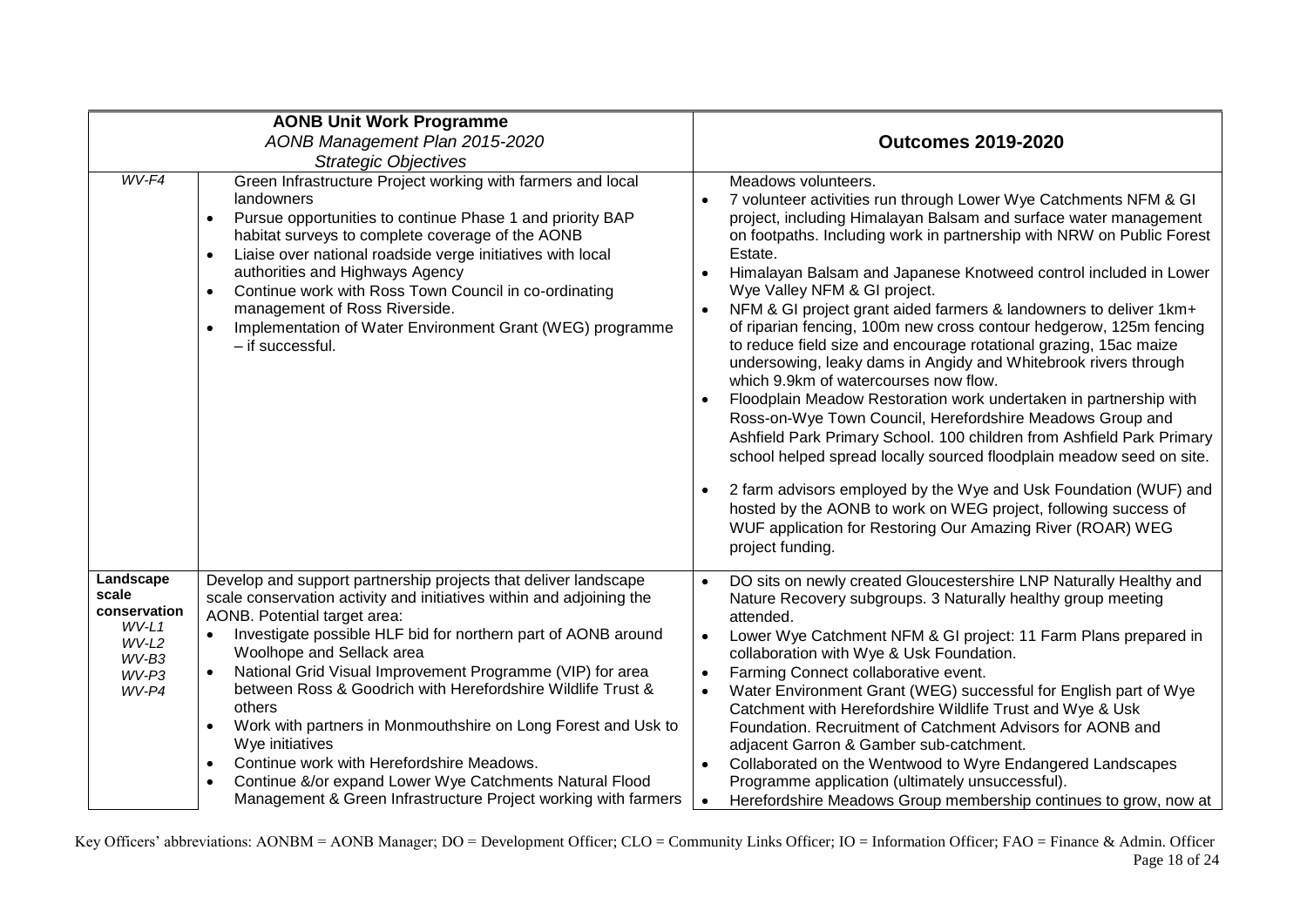| <b>AONB Unit Work Programme</b><br>AONB Management Plan 2015-2020<br><b>Strategic Objectives</b> |                                                                                                                                                                                                                                                                                                                                                                                                                                                                                                      | <b>Outcomes 2019-2020</b>                                                                                                                                                                                                                                                                                                                                                                                                                                                         |  |
|--------------------------------------------------------------------------------------------------|------------------------------------------------------------------------------------------------------------------------------------------------------------------------------------------------------------------------------------------------------------------------------------------------------------------------------------------------------------------------------------------------------------------------------------------------------------------------------------------------------|-----------------------------------------------------------------------------------------------------------------------------------------------------------------------------------------------------------------------------------------------------------------------------------------------------------------------------------------------------------------------------------------------------------------------------------------------------------------------------------|--|
|                                                                                                  | and local landowners<br>Implementation of Water Environment Grant (WEG) programme<br>$\bullet$<br>- if successful. If not review projects with orchards, veteran &<br>riverine trees.                                                                                                                                                                                                                                                                                                                | 61 members,<br>DO attended B-Lines Herefordshire project development meeting.                                                                                                                                                                                                                                                                                                                                                                                                     |  |
| <b>Deer</b><br>Management<br>$WV-B2$<br>WV-B4<br>$WV-W4$<br>WV-W3                                | Implement as appropriate the recommendations of the venison<br>$\bullet$<br>marketing feasibility study                                                                                                                                                                                                                                                                                                                                                                                              | Event organised in partnership with the Deer Initiative to promote best<br>practice stalking with 20+ attendees.<br>Deer Initiative had stand at Monmouthshire Show.                                                                                                                                                                                                                                                                                                              |  |
| <b>Monitoring</b><br>WV-L4<br>$WV-B5$<br>$WV-H2$<br>WV-S3<br>WV-P8                               | Ongoing updating of the AONB GIS and State of the AONB data,<br>$\bullet$<br>including habitats and species, heritage, tourism and recreation<br>etc.<br>Monitor and review implementation of the AONB Management<br>Plan Action Plan                                                                                                                                                                                                                                                                | AONB Fixed Point photography monitoring of 41 sites, photographed<br>annually<br>NAAONB KPI Metrics collated and submitted.<br>Data collation for AONB Management Plan & State of the AONB<br>Report ongoing                                                                                                                                                                                                                                                                      |  |
| <b>Sustainable</b><br><b>Development</b><br>Fund (SDF)<br>$WV-L1$<br>$WV-B3$<br>$WV-C1$          | Collate SDF project applications for the SDF Assessment Panel<br>$\bullet$<br>Service SDF Assessment Panel for allocating funds<br>$\bullet$<br>Complete establishment of AONB Fund with Herefordshire<br>$\bullet$<br><b>Community Foundation</b><br>Training for SDF Assessment Panel                                                                                                                                                                                                              | 6 projects supported with full allocation in Wales of £55,000<br>Grants promoted via social media, website and at Monmouthshire<br>Show<br>Leverage of £114,432 cash & £7,100 in-kind, meaning every £1 of<br>SDF was matched by £2.20<br>New members recruited to Assessment Panel & introduction of<br>updated WG guidance<br>WG officers visited and toured projects<br>Herefordshire Community Foundation Wye Valley AONB Fund<br>agreement signed and AONB Fund established. |  |
| <b>Wye Valley</b><br><b>River Festival</b><br>$WV-A1$<br>WV-W5<br>$WV-C2$                        | Develop 'Time' theme for Festival with campaign & outreach<br>$\bullet$<br>throughout year.<br>$\bullet$<br>Pursue funding from SDF, England & Wales Arts Council, Cadw,<br>Foresters' Forest, Environment Agency, Monmouthshire County<br>Council and other contributors & sponsors.<br>Complete all claims and evaluations<br>$\bullet$<br>Complete evaluation of future prospects & governance for<br>$\bullet$<br>Festival. Prepare for subsequent Festival governance model (if<br>appropriate) | Research and development on Time theme progressed through<br>Creative Labs and workshop events with artists and key local<br>participants.<br>Funding targets met<br>$\bullet$<br>Claims and evaluation completed to date<br>Covid-19 and lockdown restrictions halted activity in March 2020 with                                                                                                                                                                                |  |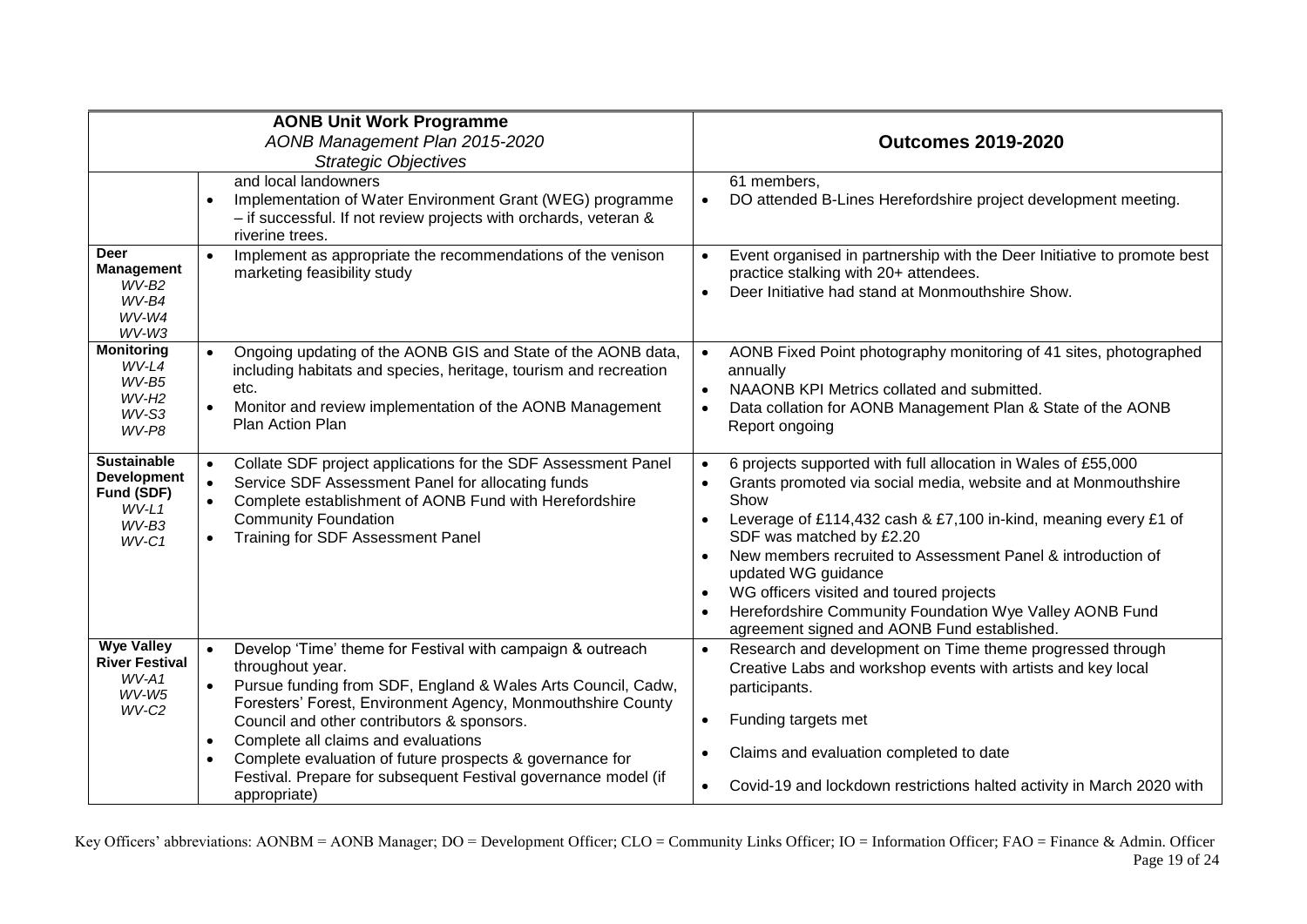| <b>AONB Unit Work Programme</b><br>AONB Management Plan 2015-2020                                    |                                                                                                                                                                                                                                                                                                                                                                                                                                                                                | <b>Outcomes 2019-2020</b>                                                                                                                                                                                                                                                                                                                                                                                                                                                                                                                     |  |
|------------------------------------------------------------------------------------------------------|--------------------------------------------------------------------------------------------------------------------------------------------------------------------------------------------------------------------------------------------------------------------------------------------------------------------------------------------------------------------------------------------------------------------------------------------------------------------------------|-----------------------------------------------------------------------------------------------------------------------------------------------------------------------------------------------------------------------------------------------------------------------------------------------------------------------------------------------------------------------------------------------------------------------------------------------------------------------------------------------------------------------------------------------|--|
| <b>Strategic Objectives</b>                                                                          |                                                                                                                                                                                                                                                                                                                                                                                                                                                                                |                                                                                                                                                                                                                                                                                                                                                                                                                                                                                                                                               |  |
|                                                                                                      |                                                                                                                                                                                                                                                                                                                                                                                                                                                                                | decision to postpone 2020 Festival.                                                                                                                                                                                                                                                                                                                                                                                                                                                                                                           |  |
| MindSCAPE-<br>Foresters'<br>Forest<br><b>HLF</b> funding<br>2018 - 2022<br>$WV-W5$<br>WV-C2<br>WV-P9 | Initiative enabling people living with dementia to reconnect with the<br>landscape, through arts and creative environmental activities, both in<br>Care homes & established activity group.<br>Manage project and submit reports & claims to Foresters' Forest<br>LPS for HLF<br>Supervise contractor, ArtSpace Cinderford, organising regular<br>$\bullet$<br>creative sessions, workshops and social activities for participants.<br>Develop opportunities to expand project | Fortnightly activities continue to run through Arts Council England<br>Funding with project now lead by ArtSpace Cinderford and AONB Unit<br>a project partner.<br>20 mindSCAPE sessions delivered in Care Homes through Foresters'<br>Forest Landscape Scheme.<br>Community and Care Home Resource Guide produced and<br>$\bullet$<br>distributed.<br>Annual mindSCAPE report published and project evaluation<br>$\bullet$<br>commissioned and produced.<br>On line video tutorials being developed by ArtSpace practitioners.<br>$\bullet$ |  |
| Youth<br>Rangers-<br>Foresters'<br><b>Forest</b><br>$WV$ -F4<br>WV-C <sub>2</sub><br>WV-P6           | Continue structured programme of activity for 4 <sup>th</sup> Cohort of young<br>people (14-16 year olds) that will increase their skill set in<br>landscape and heritage conservation and management.<br>Develop the next phase of the scheme and further opportunities<br>$\bullet$<br>to continue the model of engaging young people in conservation<br>and heritage                                                                                                        | 10 outings carried out including on navigation and outdoor skill,<br>bushcraft, wild swimming, canoeing, caving, tree & hedge planting,<br>wildlife surveying skills and outdoor First Aid.<br>2 promotional events in school<br>Social media promotion plus 1 radio interview and 1 press release<br>4 volunteers support this activity plus CLO & numerous partners<br>$\bullet$                                                                                                                                                            |  |
| <b>Website and</b><br>social media<br>WV-C <sub>2</sub><br>WV-A1                                     | Upgrade and manage websites and social networking sites:<br>www.wyevalleyaonb.org.uk (including<br>$\bullet$<br>www.overlookingthewye.org.uk)<br>www.wyevalleywalk.org<br>$\bullet$<br>www.wyevalleyriverfestival.org.uk<br>$\bullet$<br>Facebook and Twitter.<br>$\bullet$<br>Investigate re-establishing 'Picturesque' as a regular on-line<br>$\bullet$<br>AONB newsletter, to provide information and interpretation to<br>increase awareness and appreciation of the AONB | Google rating of 'Wye Valley AONB' remains at 4.7 (out of 5) from<br>$\bullet$<br>over 5,000 reviews.<br>Website refurbishment completed and new version live.<br>$\bullet$                                                                                                                                                                                                                                                                                                                                                                   |  |
| <b>Public</b><br><b>Relations &amp;</b><br><b>Outreach</b><br>$WV-C2$<br>WV-E4<br>WV-A1              | Promote the AONB through<br>Stands at the Monmouthshire Show and other relevant shows.<br>$\bullet$<br>Local exhibitions and other local appropriate / prestigious events.<br>$\bullet$<br>Promote & lead guided walks, events, children's activities and<br>$\bullet$<br>countryside craft /rural skills courses in and around the AONB<br>Give talks/presentations to local groups<br>$\bullet$<br>Regular press releases and magazine articles / advertorial<br>$\bullet$   | AONBM gave talks to 3 community groups.<br>$\bullet$<br>CLO led 3 guided walks & gave 3 talks to variety of groups<br>AONB stand at Monmouthshire Show and Herefordshire Meadows<br>$\bullet$<br><b>Annual Forum</b><br>Wye Valley AONB Map & Guide reprinted and distributed regionally<br>through 'Pear Communications'<br>Lower Wye Catchments GI & NFM Project Officer gave talk to Gwent<br>$\bullet$                                                                                                                                    |  |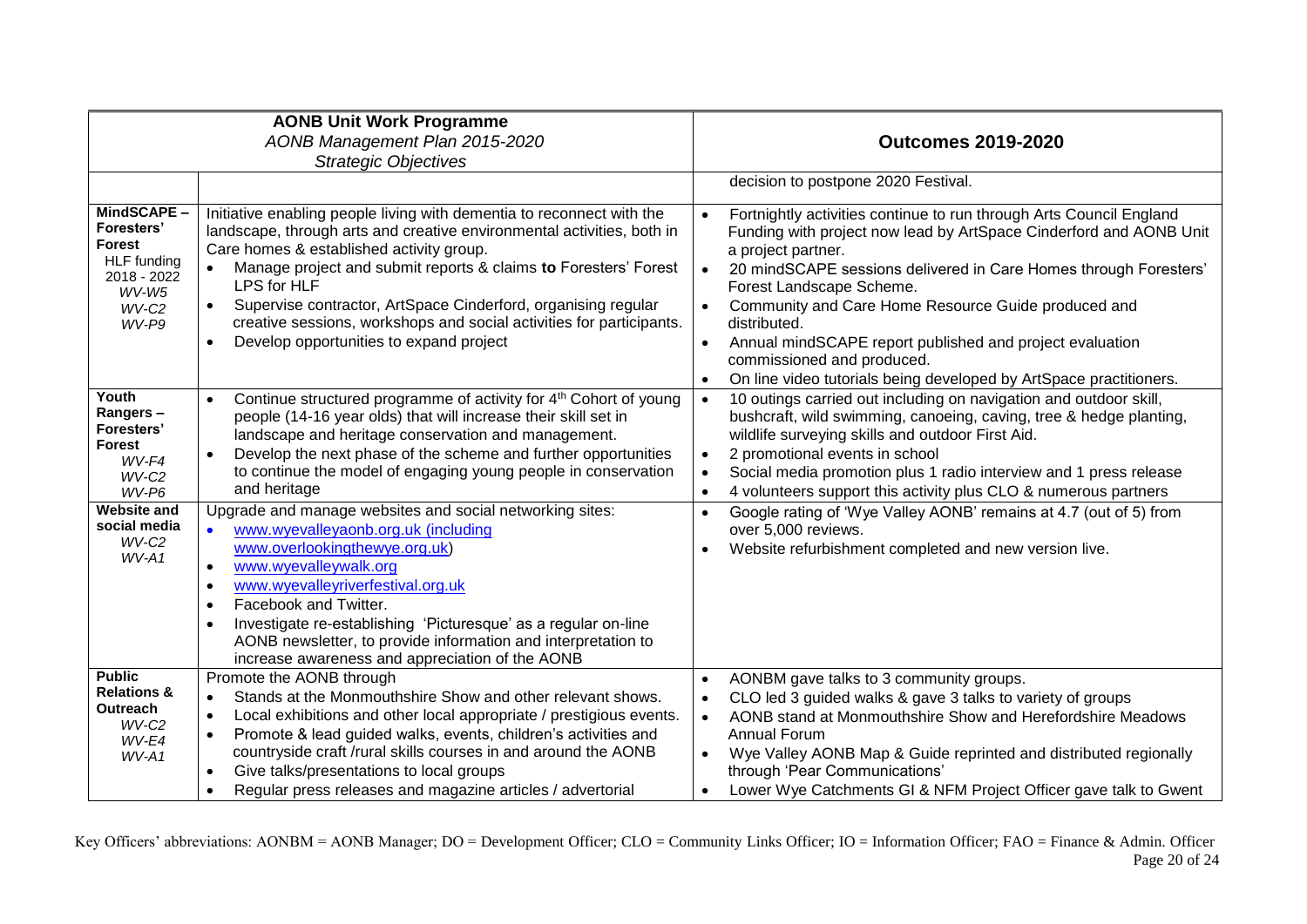| <b>AONB Unit Work Programme</b><br>AONB Management Plan 2015-2020<br><b>Strategic Objectives</b> |                                                                                                                                                                                                                                                                                                                                               | <b>Outcomes 2019-2020</b>                                                                                                                                                                                                                                                                                                                                                                                                               |  |
|--------------------------------------------------------------------------------------------------|-----------------------------------------------------------------------------------------------------------------------------------------------------------------------------------------------------------------------------------------------------------------------------------------------------------------------------------------------|-----------------------------------------------------------------------------------------------------------------------------------------------------------------------------------------------------------------------------------------------------------------------------------------------------------------------------------------------------------------------------------------------------------------------------------------|--|
|                                                                                                  |                                                                                                                                                                                                                                                                                                                                               | Wildlife Trust Local Wildlife Sites events day about the project and<br>Natural Flood Management.<br>DO and GI&NFM PO ran guided walk as part of Chepstow Walking<br>Festival, looking at and discussing NFM work.<br>NFM seminar held, attended by 40 people.                                                                                                                                                                          |  |
| Underground-<br>ing<br>WV-U2<br>WV-P4                                                            | Continue working with Western Power to identify power-lines<br>$\bullet$<br>within the AONB suitable for undergrounding, via Western Power<br>South Wales Protected Landscape Undergrounding group and<br>the West Midlands Undergrounding group.                                                                                             | Development Officer has attended 3 Powerline undergrounding<br>meetings (1 Wales, 2 England).<br>3 schemes approved for undergrounding by steering groups. Further 3<br>$\bullet$<br>schemes in development.                                                                                                                                                                                                                            |  |
| <b>Wye Valley</b><br><b>Walk</b><br>$WV-S1$<br>WV-S2<br>$WV-R1$<br>WV-P5                         | Support Wye Valley Walk Partnership<br>$\bullet$<br>Monitor counters along Walk<br>$\bullet$<br>Manage route promotion, website and Passport scheme<br>$\bullet$<br>Facilitate future options for Lydbrook Bridge, Redbrook Bridge<br>$\bullet$<br>and Tintern Wireworks Bridge<br>Progress Monmouth riverbank erosion solutions<br>$\bullet$ | Requests for WVW information & issuing of Passports continued.<br>$\bullet$<br>Feedback showed concerns about physical infrastructure<br>(waymarking etc, passport stamping locations vandalized/ broken/<br>nonexistent and route direction) but overall people love the walk.<br>Concerns about path maintenance forwarded to respective local<br>authority.<br>Work commenced on revising http://www.wyevalleywalk.org/<br>$\bullet$ |  |
| Offa's Dyke<br>Collaboratory<br>WV-H1<br>$WV-H3$<br>WV-P5                                        | Investigate opportunities for future cross border partnership<br>$\bullet$<br>projects along the corridor of Offa's Dyke, promoting<br>archaeological projects and investigation into landscape<br>significance of the 8 <sup>th</sup> century monument<br>Participate in autumn Collaboratory conference<br>$\bullet$                        | AONBM contributed to and provided technical assistance at 2 Offa's<br>$\bullet$<br>Dyke Collaboratory events (Knighton & 2 <sup>nd</sup> symposium in Cardiff)                                                                                                                                                                                                                                                                          |  |
| Overlooking<br>the Wye<br>legacy<br>$WV-H1$<br>$WV-H3$<br>WV-P5                                  | Continue to develop heritage & Community projects as part of the<br>legacy of the Overlooking the Wye Landscape Partnership Scheme<br><b>Tintern iBeacon project</b><br>$\bullet$<br>Interpretation of landscape influence of Tintern Abbey (with Cadw &<br>Monmouthshire LEADER)<br><b>Reprint of Walks leaflets</b><br>with sponsorship     | Co-ordinated development of the Gilpin2020 programme with wide<br>range of stakeholders.<br>HRH Prince of Wales officially launched Gilpin2020 on visit to Ross-<br>on-Wye on 5 <sup>th</sup> November 2019.<br>Published Gilpin2020 events programme (rescheduled in March to<br>$\bullet$<br>2020+1 due to Covid-19).                                                                                                                 |  |
| <b>Partnerships</b><br>(local /<br>regional)<br>$WV-R2$                                          | Influence & attend partnerships as appropriate; eg:<br>Wye Valley & Forest of Dean Destination Management<br>Partnership<br>Visit Herefordshire Leisure and Recreation Forum.<br>$\bullet$                                                                                                                                                    | DO sits on Herefordshire Meadows Network steering group, helping to<br>direct the work of this Facilitation Fund group. 2 meetings attended, 2<br>events also attended.<br>DO attended 2 Wye Catchment Partnership meetings                                                                                                                                                                                                             |  |

Key Officers' abbreviations: AONBM = AONB Manager; DO = Development Officer; CLO = Community Links Officer; IO = Information Officer; FAO = Finance & Admin. Officer Page 21 of 24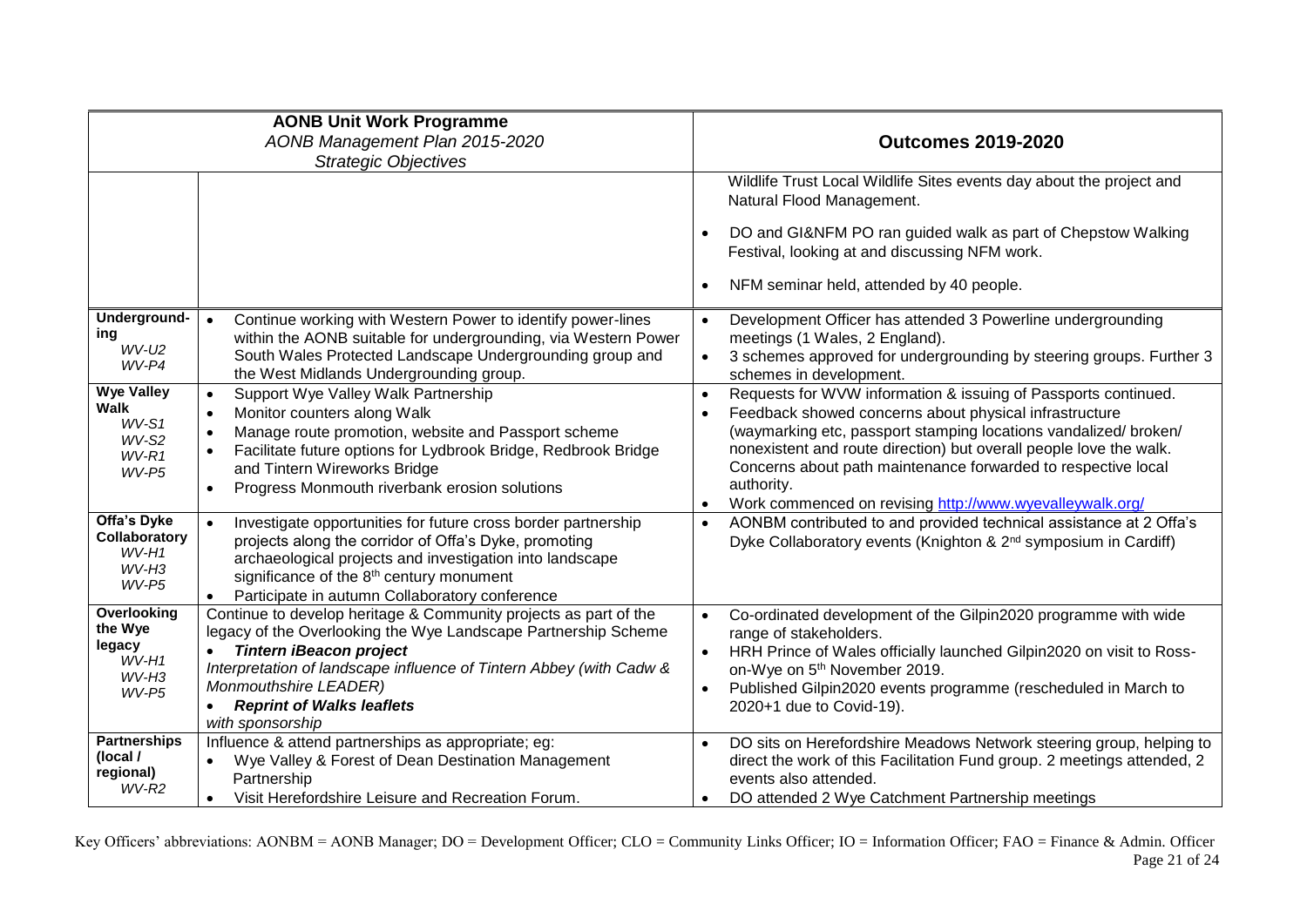| <b>AONB Unit Work Programme</b><br>AONB Management Plan 2015-2020<br><b>Strategic Objectives</b>                                                                                                                                                                                                                                                                                                                                                                                                                                  |                                                                                                                                                                                                                                                                                                                                                    | <b>Outcomes 2019-2020</b>                                                                                                                                                                                                                                                                                                                                                                                                                                                                                                                                                                                           |  |
|-----------------------------------------------------------------------------------------------------------------------------------------------------------------------------------------------------------------------------------------------------------------------------------------------------------------------------------------------------------------------------------------------------------------------------------------------------------------------------------------------------------------------------------|----------------------------------------------------------------------------------------------------------------------------------------------------------------------------------------------------------------------------------------------------------------------------------------------------------------------------------------------------|---------------------------------------------------------------------------------------------------------------------------------------------------------------------------------------------------------------------------------------------------------------------------------------------------------------------------------------------------------------------------------------------------------------------------------------------------------------------------------------------------------------------------------------------------------------------------------------------------------------------|--|
| $WV-P3$<br>WV-P5<br>WV-P6<br>WV-P7                                                                                                                                                                                                                                                                                                                                                                                                                                                                                                | Local Nature Partnership (LNP) in Herefordshire and<br>$\bullet$<br>Gloucestershire<br>Wye Catchment Partnership<br>$\bullet$<br>Wye Navigation Advisory Committee (WyeNAC)<br>$\bullet$<br>Monmouthshire Environment Partnership<br>$\bullet$<br>Herefordshire Wildlife Link<br>$\bullet$<br>AONB Wye Valley Woodland Projects group<br>$\bullet$ | AONBM attended WyeNAC and contributed to task group<br>AONBM attended 3 Lower Wye Internal Drainage District Advisory<br>Group meetings<br>AONBM & IO liaison with Wye Valley & Forest of Dean Tourism,<br>including over Wye Valley River Festival and representation on JAC.                                                                                                                                                                                                                                                                                                                                      |  |
| <b>Collaboration</b><br>Attend National Association for Areas of Outstanding Natural<br>(Designated<br>Beauty (NAAONB) and Europarc seminars & events<br>Landscapes)<br>NAAONB Taking the Lead programme & Action/Working Groups<br>Review<br>$\bullet$<br>WV-P5<br>Work with Welsh Government and Wales Designated<br>$\bullet$<br>$\bullet$<br>WV-P9<br>Landscapes in taking Future Landscapes Wales Programme<br>forward<br>Work with DEFRA and Glover Review of Designated<br>Landscapes in England<br>$\bullet$<br>$\bullet$ |                                                                                                                                                                                                                                                                                                                                                    | AONBM contributed to NAAONB Senior Leaders Group on Future<br>Landscapes - Taking the Lead and Sustainability & Governance<br>DO & CLO both contributed to 4 Taking the Lead workshops<br>AONBM & CLO, and DO attended & spoke at NAAONB Landscapes<br>for Life Conference at Colchester.<br>AONBM also contributed to AGM & Chairpersons' Conference and<br>attended AONB Lead Officers' meeting.<br>DO attended West Midland Tree Health Ash Dieback workshop<br>AONBM attended NAAONB meeting with Julian Glover<br>The Designated Landscapes in Wales collectively published the<br>Scenic Wales calendar 2020. |  |
| Governance<br>$WV-P1$<br>WV-P2                                                                                                                                                                                                                                                                                                                                                                                                                                                                                                    | Service and set agendas for JAC, TOWP and Steering Group<br>$\bullet$<br>Prepare grant bids and claims for Natural Resources Wales and<br>$\bullet$<br>Defra, and other funding bodies as required.<br>Continue implementation of recommendations from AONB Good<br>$\bullet$<br><b>Governance Review</b>                                          | 3 full JAC meetings held, 1 <sup>st</sup> July & 4 <sup>th</sup> November 2019 & 2 <sup>nd</sup> March<br>2020, preceded by TOWP meetings on 5 <sup>th</sup> June & 4 <sup>th</sup> Oct 2019 & 5 <sup>th</sup><br>Feb 2020,<br>Relevant JAC agenda items prepared by Technical Officers Working<br>Party (TOWP) and AONB Manager and distributed by Monmouthshire<br>County Council as JAC Clerk<br>AONB Steering Group held on 2 <sup>nd</sup> Oct 2019 & 5 <sup>th</sup> Feb 2020, with<br>AONB Unit budgets and spend profile presented and scrutinised.<br>All bids and claims submitted on time.               |  |
| <b>Funding and</b><br>resources<br>WV-P1<br>WV-P2<br>WV-P3                                                                                                                                                                                                                                                                                                                                                                                                                                                                        | Continue investigating funding and development opportunities.<br>$\bullet$<br>Investigation into external funding and securing sources for<br>$\bullet$<br>strategic and partnership projects<br>Commence fundraising campaign when Herefordshire<br>$\bullet$<br>Community Foundation Wye Valley AONB Fund established                            | AONBM & DO prepared funding proposals for continuation of Lower<br>$\bullet$<br>Wye Valley NFM & GI project, in both Monmouthshire &<br>Gloucestershire.<br>Collaborated on the Wentwood to Wyre Endangered Landscapes<br>$\bullet$<br>Programme application (ultimately unsuccessful).<br>Collaborated with Welsh Government, Welsh AONBs & National                                                                                                                                                                                                                                                               |  |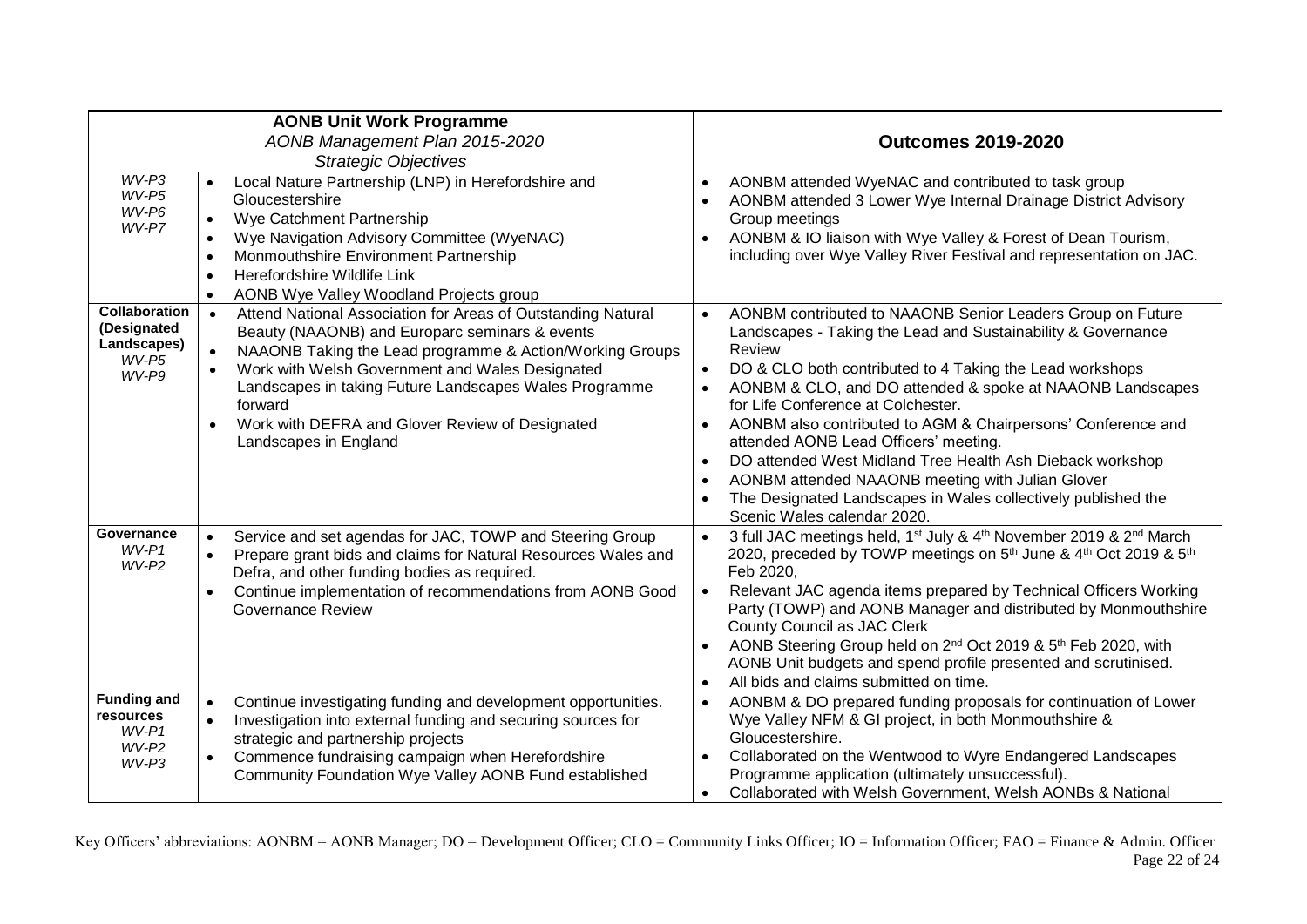| <b>AONB Unit Work Programme</b><br>AONB Management Plan 2015-2020<br><b>Strategic Objectives</b> |                                                                                                                                       | <b>Outcomes 2019-2020</b>                                                                                                                                                                                                                                            |  |
|--------------------------------------------------------------------------------------------------|---------------------------------------------------------------------------------------------------------------------------------------|----------------------------------------------------------------------------------------------------------------------------------------------------------------------------------------------------------------------------------------------------------------------|--|
|                                                                                                  |                                                                                                                                       | Parks on development of the Sustainable Landscapes Sustainable<br>Places capital funding programme.<br>Successfully bid for Welsh Government additional capital for the<br>Sustainable Development Fund (SDF)                                                        |  |
| Work<br>placements<br>WV-P5<br>WV-P9                                                             | Support the needs of student placements/group projects.<br>Investigate new under-graduate and post-graduate research<br>opportunities | Provided information for a number of graduate requests.<br>Further developed under-graduate proposals with University of South<br>Wales Drama & Performance Department, Faculty of Creative<br>Industries about incorporating Wye Valley River Festival into course. |  |
|                                                                                                  |                                                                                                                                       |                                                                                                                                                                                                                                                                      |  |

| <b>Wye Valley AONB Unit Accounts 2019/2020</b> |                                       |         |
|------------------------------------------------|---------------------------------------|---------|
|                                                |                                       | £       |
| <b>Expenditure</b>                             |                                       |         |
|                                                | Staff costs                           | 211,010 |
|                                                | Unit Operating costs                  | 22,202  |
|                                                | Core Initiatives                      | 7,465   |
|                                                | <b>AONB Projects</b>                  | 17,733  |
|                                                | Sustainable Development Fund          | 55,000  |
|                                                | Partnership projects                  | 189,363 |
|                                                | <b>TOTAL</b>                          | 502,773 |
| <b>Income</b>                                  |                                       |         |
|                                                | Local Authorities' core contributions | 49,002  |
|                                                | Defra AONB grant                      | 130,614 |
|                                                | Natural Resources Wales grant         | 49,600  |
|                                                | Sustainable Development Fund          | 55,000  |
|                                                | Income from other sources             | 218,557 |
|                                                | TOTAL                                 | 502,773 |